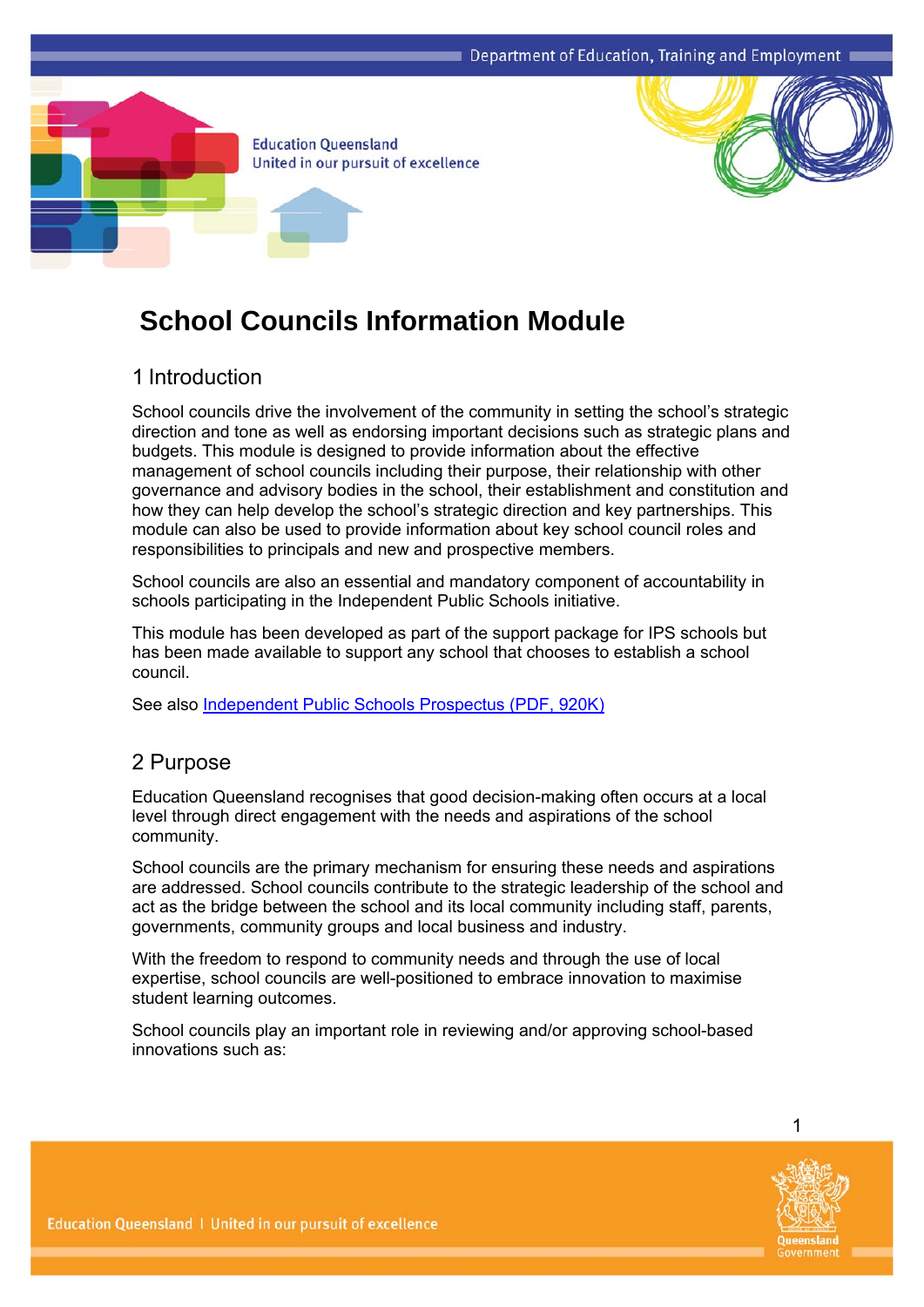

- working autonomously with local businesses, industry and other community organisations, leading to innovative models for sponsorship, industry and infrastructure partnerships
- contributing strategically to the shape of curriculum offerings that suit the needs of students, for example: International Baccalaureate programs, extracurricular programs, gateway programs and centres of excellence
- using local flexibility over finance and human resources to ensure resourcing and staffing plans meet local needs
- the development, use and sharing of facilities and resources.

#### **Independent Public Schools**

In particular, the principal of an *Independent Public School* has autonomy to:

- participate with local councils, industry and their community to plan joint facilities
- contract and manage their own maintenance using QBuild or contractors. School councils may have input into the principal's deliberations, but may not enter contracts
- develop and implement a Strategic Infrastructure (Assets) Plan directly with central office. School councils may provide input to the principal.

School councils offer Independent Public Schools the opportunity to draw on the professional networks and expertise of members to complement the educational expertise that already exists in the school. Schools can use this opportunity to develop innovative partnerships and educational programs to achieve the best outcomes for students.

#### **Fostering innovation**

School councils foster innovation when they:

- monitor the school's strategic direction
- approve and monitor the implementation of:
	- o school plans and policies of a strategic nature
	- o other documents affecting strategic matters, including the annual estimate of revenue and expenditure for the school.
- advise the school's principal about strategic matters.

The school council must perform its functions in a way that achieves the best learning outcomes for the school's students.

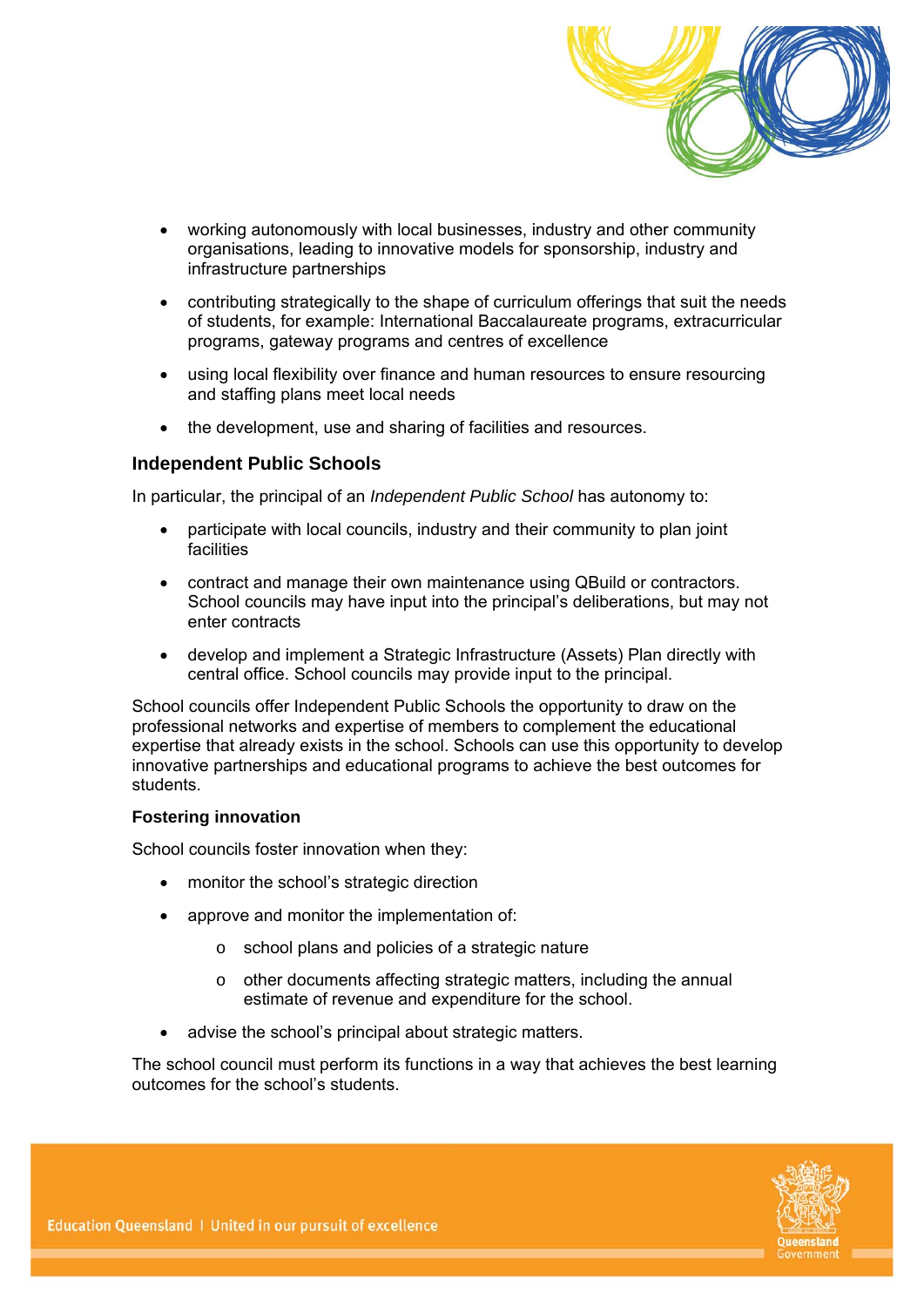

#### **Out of scope**

Areas outside the scope of responsibility for a school council include:

- input on school operations, implementation and the direction of school staff in their work duties
- managing the principal, teachers or staff
- management of day-to-day operations of the school and its curriculum
- operational decisions about the use of teaching or learning resources at the school
- decisions about the individual teaching styles used, or to be used, at the school
- controlling funds
- entering into contracts
- representing external sectional interests
- acquiring, holding, disposing of or dealing with property
- establishing a committee or subcommittee
- fundraising
- advising on class allocations.

In addition, council members must not make any decision that is contrary to legislation, industrial instruments, directives, delegations, whole-of-government policy or national agreements. They cannot sue other parties or be sued.

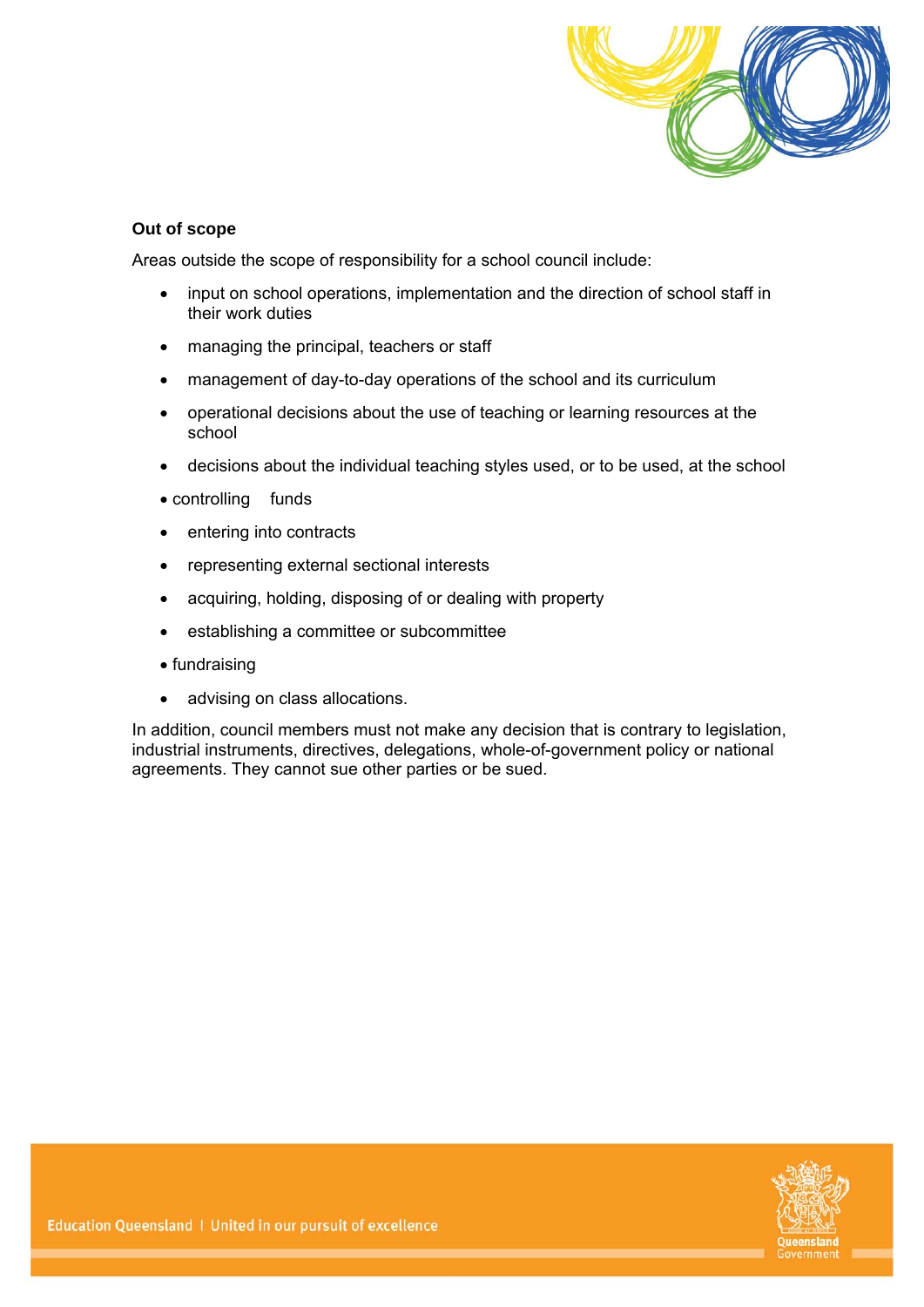

### 3 Interaction between school entities

Schools have three main entities with separate responsibilities to ensure the school's efficient functioning:

- **1. The principal** is responsible for leading the strategic direction of the school, planning, reviewing and reporting, as well as day-to-day school operations. Principals have performance agreements established within their departmental line of reporting, not to the school council. (In the case of *Independent Public Schools*, a principal's performance agreement is with the Director-General directly).
- **2. The school council** has an accountability role and is responsible for informing and monitoring the school's strategic direction, thereby strengthening local decision-making. Members are responsible for approving strategic documents that set the direction, culture and tone of the school.
- **3. The Parents and Citizens' (P&C) Association** has a support and advice role and is responsible for school fundraising activities.

Table 1 (below) outlines the responsibilities of the three entities.

|          |                | <b>Responsibilities</b> |        |            |             |  |
|----------|----------------|-------------------------|--------|------------|-------------|--|
|          |                | Governance              | Advice | Operations | Fundraising |  |
| Entities | Principal      | Yes                     | Yes    | Yes        | No          |  |
|          | School council | Yes                     | Yes    | No         | No          |  |
|          | P&C            | No                      | Yes    | No         | Yes         |  |

#### **Table 1 — School entities and responsibilities**

The P&C can provide advice and guidance to a school and raise funds on its behalf. However it does not have accountability responsibilities. The school council, on the other hand, has an accountability and advisory responsibility but not an operational or fundraising responsibility.

However, it is important that the school council and the P&C function well together. Both entities are well positioned to advise the principal and school leadership, as well as each other. A key role for school principals is facilitating a productive working relationship between the two entities.

The establishment of a school council will not have any impact on existing P&C functions. However, there are some important interactions that should be noted:

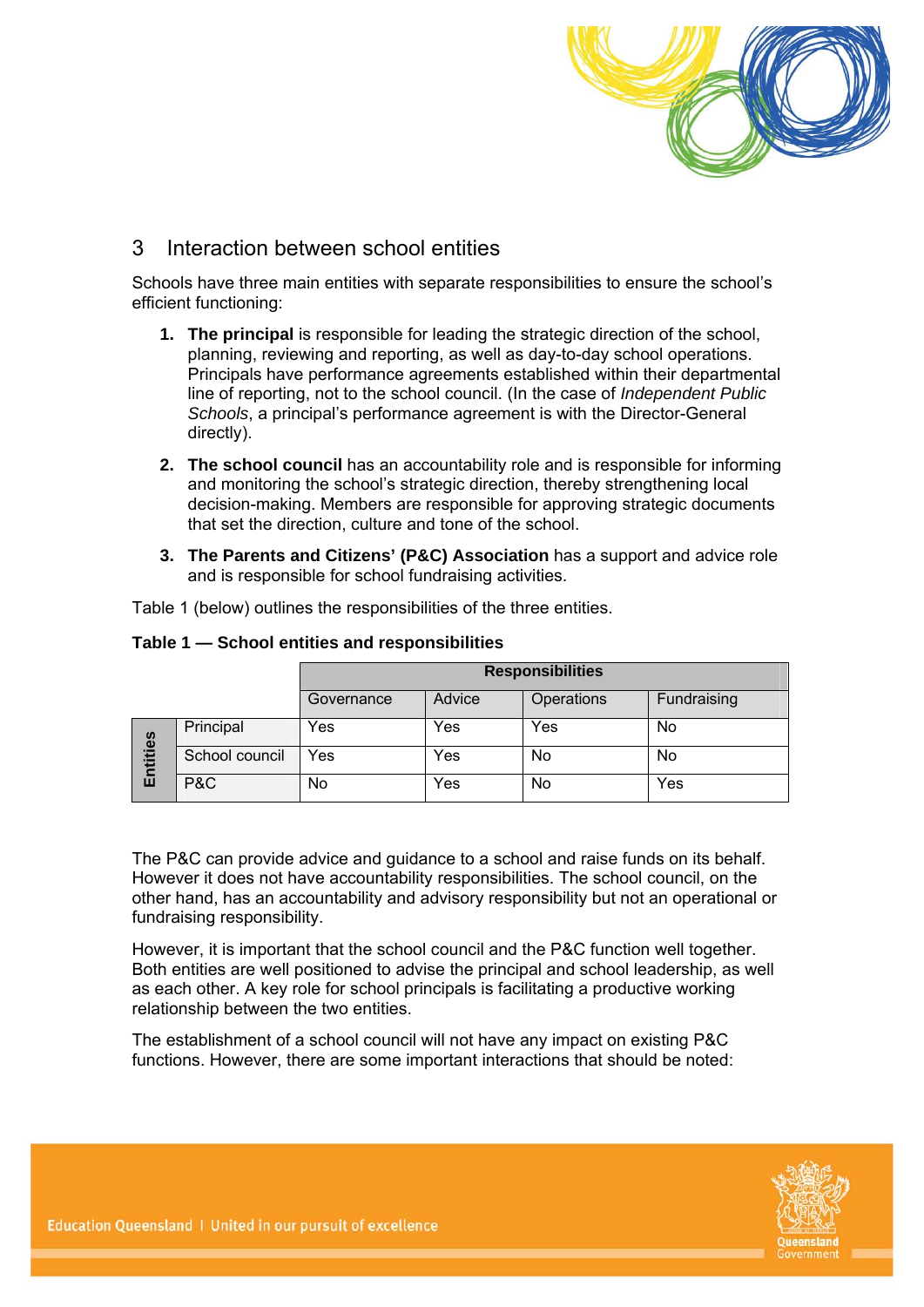

- The P&C president, or nominee, is automatically on the school council as an official member along with the principal. The P&C president's role on the school council is to represent the views of the P&C.
- Staff members, parents, or community members are eligible for P&C membership and therefore election to the office of president.
- Prior to the establishment of a school council, the P&C president must call a special meeting to approve the proposed school council's draft constitution.

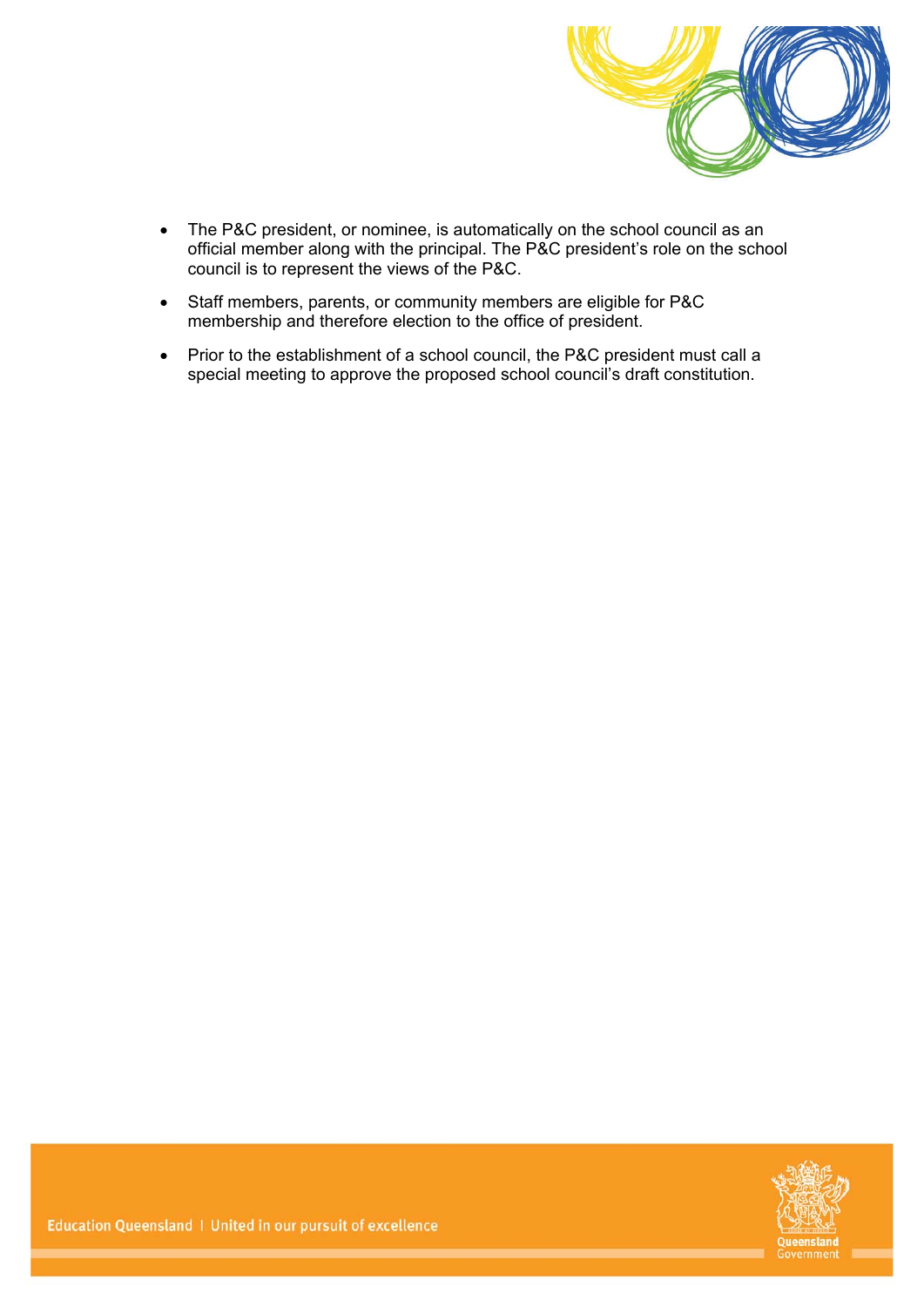

# 4 Establishing and operating the school council

The Department's [School Councils](http://ppr.det.qld.gov.au/education/community/Pages/School-Councils.aspx) procedure outlines the processes for the establishment, operation and dissolution of school councils. The procedure includes a model constitution for school councils to adopt within their local context.

The procedure provides guidance on various aspects of school council operations which are summarised below. For full details, refer to the procedure and the school council model constitution, which are available through [OnePortal.](http://ppr.det.qld.gov.au/education/community/Pages/School-Councils.aspx)

#### **Establishment**

Schedule 2 *Procedures of the model constitution* outlines the establishment procedure which begins with the principal using the draft model constitution as a starting point and involves consultation with staff, students, P&C, parents and local community members and groups. The process results in the school council being established through election/appointment of members. The process has been summarised in a flowchart provided in the [School Councils](http://ppr.det.qld.gov.au/education/community/Pages/School-Councils.aspx) procedure.

#### **Membership**

The [School Councils](http://ppr.det.qld.gov.au/education/community/Pages/School-Councils.aspx) procedure and the model constitution define the membership and officers of a school council. This includes the size and a defined mix of official members, elected staff members, elected parent members, appointed members, and elected or co-opted student members and how these various types of members join the school council.

In particular, elections should be held at the beginning of the school year, in February or March. School councils must meet at least twice in each semester.

Table 2 (below) outlines school council member types and roles. Please note, it is assumed all members are employed at, students of, or parent and community members of the school.

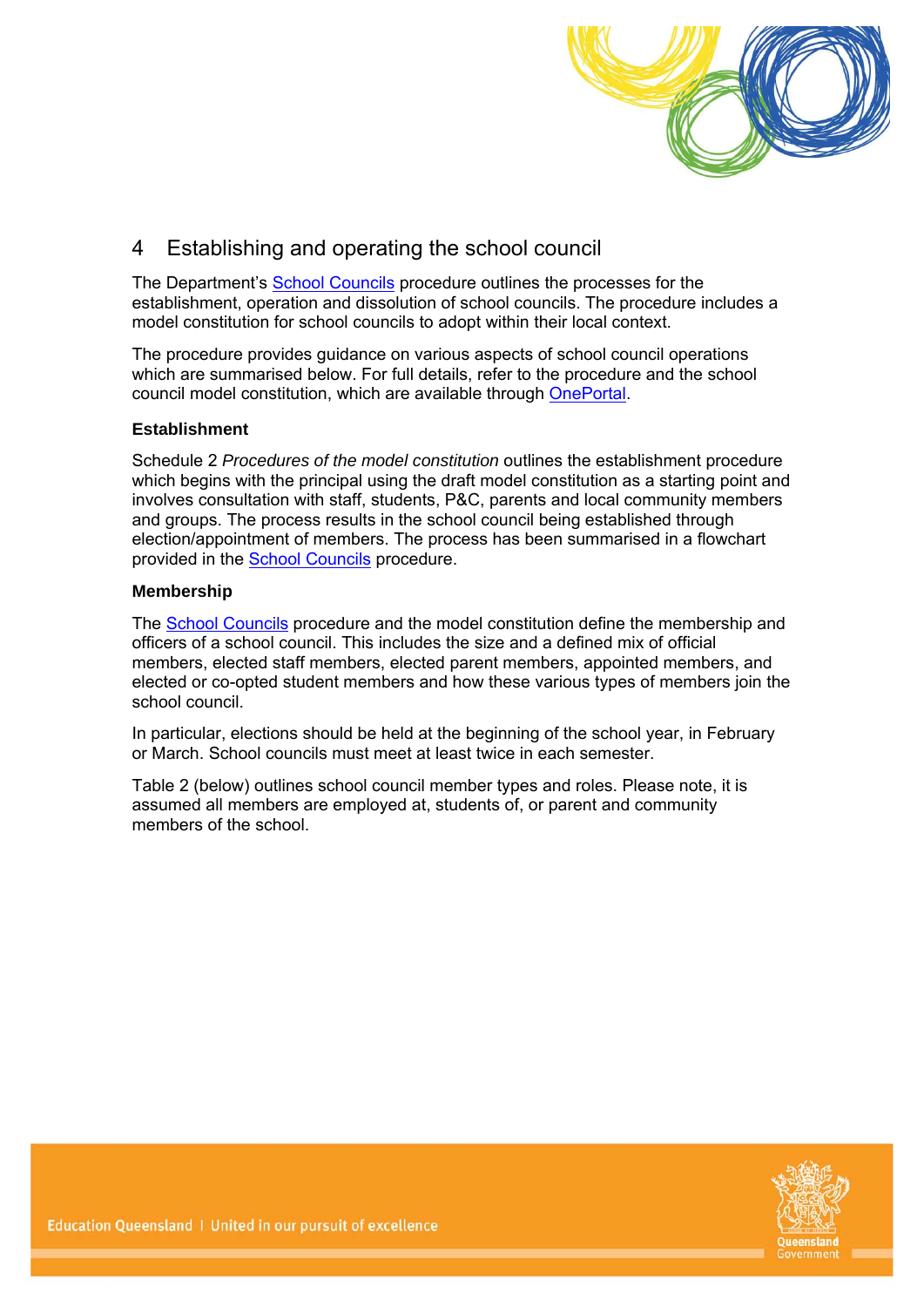

#### **Table 2 — School council member types and roles**

| <b>Member</b><br>type         | <b>Description</b>                                                                                       | <b>Model</b><br>constitution<br>clause** | <b>Term</b>                                                                                                                               |
|-------------------------------|----------------------------------------------------------------------------------------------------------|------------------------------------------|-------------------------------------------------------------------------------------------------------------------------------------------|
| official<br>members           | Principal and President of<br>P&C (if one exists) or P&C<br>president's nominee                          | 5                                        | For duration of their official role<br>(e.g. principal, P&C president)                                                                    |
| elected<br>staff<br>members   | Teaching and non-teaching<br>staff                                                                       | $\overline{7}$                           | Half the first elected staff<br>members may hold office for 3<br>years (Schedule 2,<br>cl.11). Otherwise 2 years.*                        |
| elected<br>parent<br>members  | Parents and carers of<br>students                                                                        | 6                                        | Half the first elected parent<br>members may hold office for 3<br>years (Schedule 2, cl.11).<br>Otherwise up to 2 years.*                 |
| appointed<br>members          | Industry/community<br>members                                                                            | 10                                       | 2 years*                                                                                                                                  |
| elected<br>student<br>members | Students in Years 10-12                                                                                  | 8                                        | 1 year while enrolled*                                                                                                                    |
| co-opted<br>student<br>member | Students in Year 7 of<br><b>Independent Public</b><br>Schools without students in<br>Year 10-12.         | 11                                       | 1 year while enrolled                                                                                                                     |
| chairperson                   | School council elects one<br>member as chairperson<br>(except a co-opted student<br>member or principal) | 14                                       | Term decided by school council<br>unless the person's term as a<br>member of the council ends<br>sooner than their term as<br>Chairperson |
| secretary                     | School council elects one<br>member as secretary<br>(except a co-opted student<br>member or principal)   | 15                                       | Term decided by school council<br>unless the person's term as a<br>member of the council ends<br>sooner than their term as<br>Secretary   |

\* Under cl.13.2 if a vacancy occurs in the office of an elected or appointed member during their term, another person must be elected or appointed to fill the vacancy for the remainder of the vacating member's term.

\*\* See also model constitution — Schedule 3: *Staff and Parent Election Procedures*

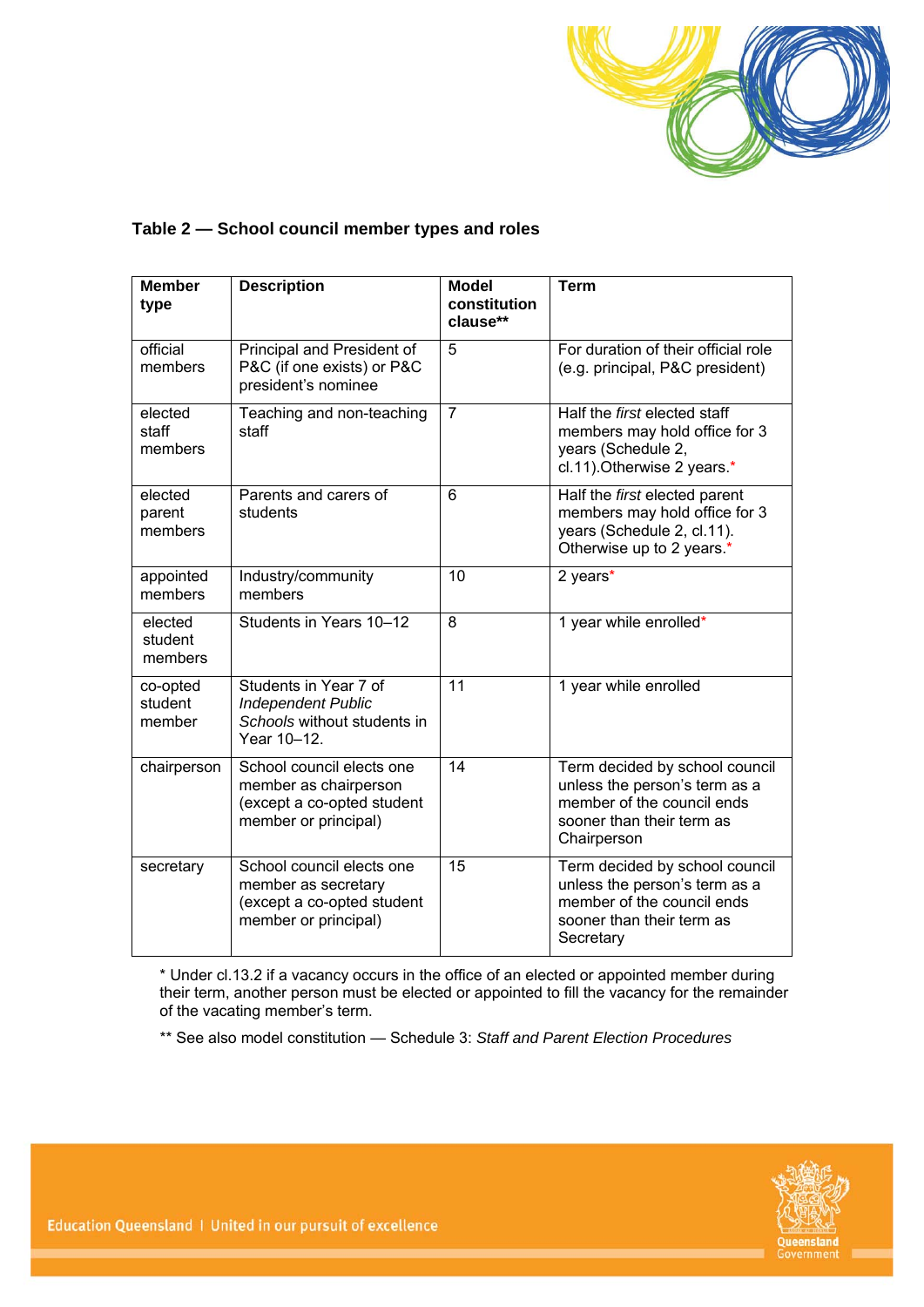

#### **Council composition**

A school council must include at least one elected:

- parent member
- s taff member
- student member (if the school enrols students in Years 10–12).

A school council must include no more than:

- two elected student members
- two appointed members.

The official members of a school council are:

- the principal
- the P&C president (or nominee).

The model constitution provides a table in Schedule 5, showing the possible compositions for primary schools and for secondary schools (or those enrolling students in years 10–12).

Where a school council provides for two elected staff members, one must be a member of the teaching staff and one non-teaching.

#### **Voting rights**

All members of a school council (except co-opted student members) are able to vote at council meetings.

#### **Attendance**

All school council meetings require attendance of at least one elected parent member and the same number of elected staff members. However, best practice would be to include two staff members (including, but extending beyond teaching staff) and therefore, two parent members, to capture broader perspectives.

#### **Quorum**

A quorum establishes how many school council members must be present in order to conduct the meeting. In the model constitution this is set at two-thirds of the school council members, and the quorum must be present within 30 minutes of the advertised start of the meeting.

#### **Chairperson**

A school council must elect one member as chairperson. The school's principal may not be elected as chairperson, and nor may a co-opted student member, however the P&C president is eligible.

The school council's chairperson must preside at all council meetings they attend.

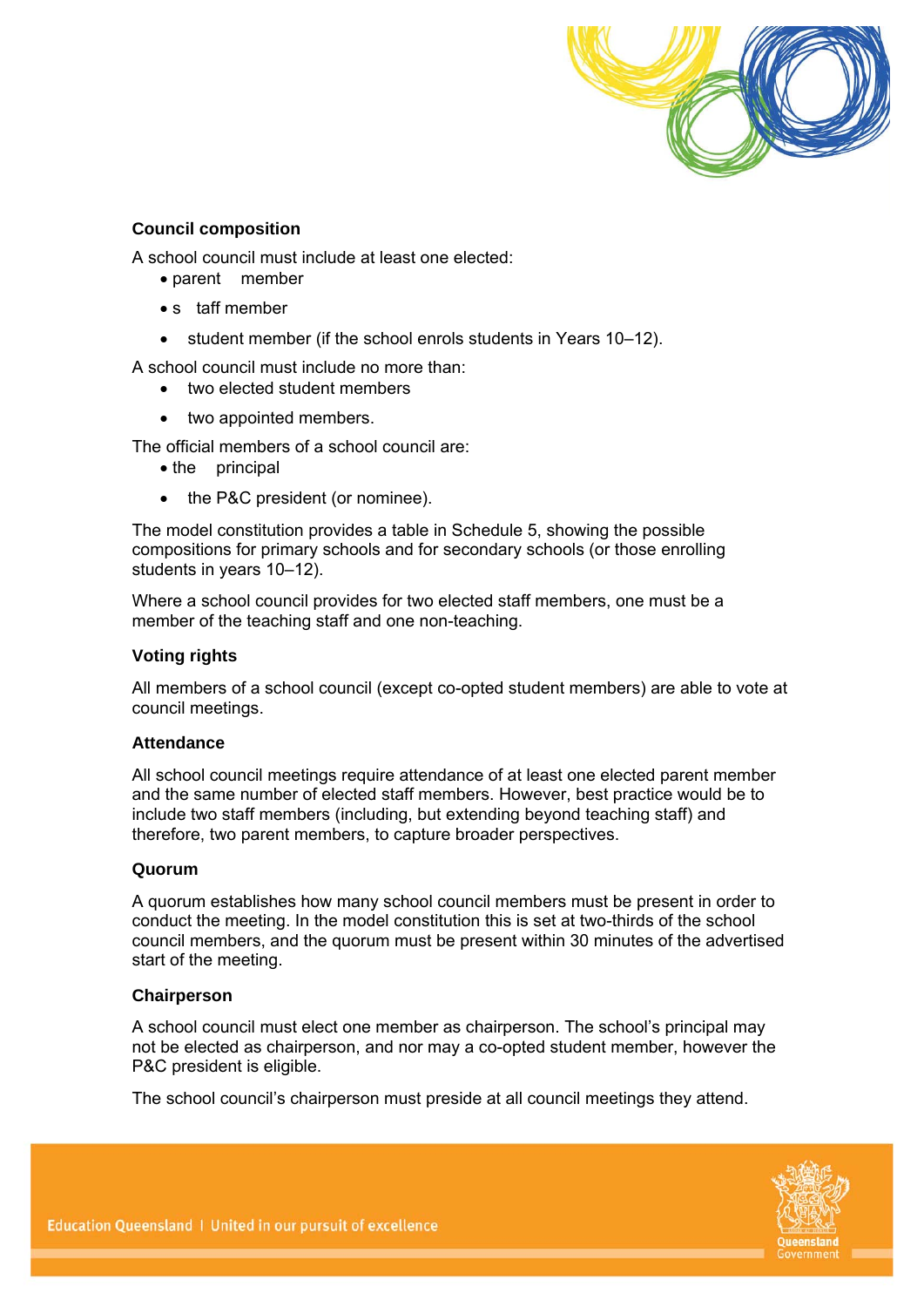

#### **Term**

Each elected or appointed member holds office for the term (maximum two years) stated in the school council's constitution.

However, if newly established, the council's constitution may provide for half of the first elected members to hold office for a maximum term of three years.

#### **Majority vote**

The answer to a question at a school council meeting, other than a question about a constitutional amendment, must be decided by a majority of the votes of the council members present.

#### **Vacancies and removal of members**

Schools councils will deal with vacancies that arise for a number of reasons including death, resignation, eligibility change, a member ceasing to attend meetings and students no longer being enrolled. The model constitution deals with these in Clause 13.

#### **Dissolution**

The school council can be dissolved by the Chief Executive and Minister under clause 28. These provisions would be activated if the school for which the school council was established is closed, or the Minister gives notice that the council is dissolved.

#### **More information**

[School Councils: A Guide for Members,](http://www.edu.gov.on.ca/eng/general/elemsec/council/council02.pdf) Ontario Ministry of Education - for ideas on how to engage parents and community (see section 5.8) and how to recruit community representatives (section 5.3).

[Involving Parents in the School: Tips for School Councils,](http://www.edu.gov.on.ca/eng/parents/involvement/gettingstarted.html) Ontario Ministry of Education

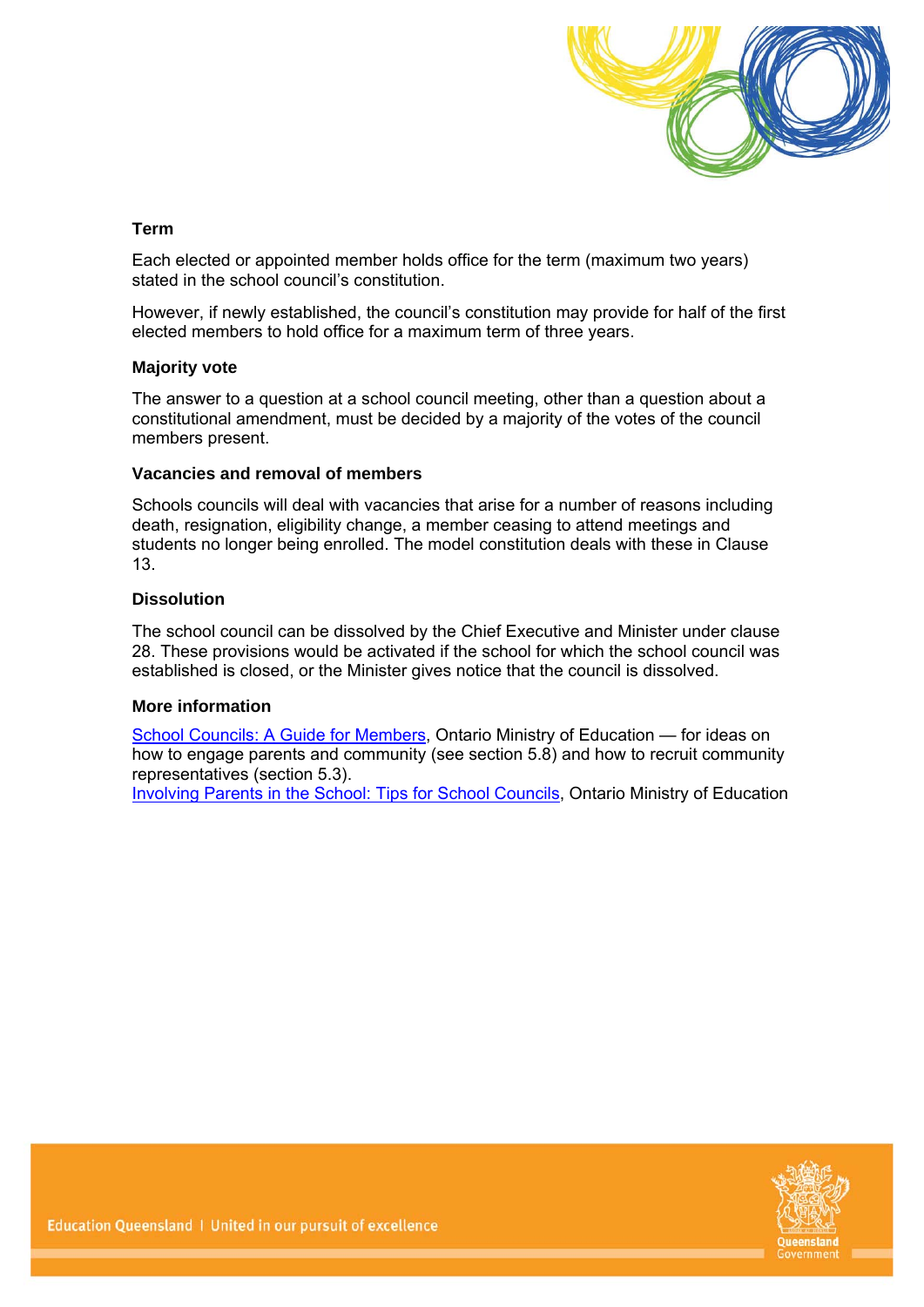

# 5 Strategic planning

#### **Induction of new members**

The induction of new school council members should introduce them to:

- rules, roles, and responsibilities of being a member
- terminology and acronyms specific to education
- compulsory school and departmental policies, procedures and other requirements
- the school's organisational structure
- the key stakeholders and their roles
- where to go for more information.

#### **Independent Public Schools — annual school self-assessment**

A key added autonomy available to independent Public Schools is to undertake an annual school self-assessment against agreed performance targets. The school council will approve performance targets and strategies as part of the schools strategic planning. In addition, as part of its role in monitoring the school's strategic direction, the school council will be responsible for endorsing the school's performance against planned targets.

#### **Goals and priorities**

School councils are a vital partner in the development of the school's strategic direction. To be effective, school councils need to establish clear priorities and goals aligned with the school's direction, and work consistently towards achieving them. This allows the school council and its members to be consistent in their focus and work towards achieving agreed outcomes. It also allows a school council to identify one or more areas to focus on in a particular period of time and what members wish to achieve during their term in office.

The priorities a school council chooses can assist the principal in their planning processes to address the expectations of the school community and support the strategic direction and policies of the school. By discussing current priorities and outcomes, and exploring potential changes to support continual improvement, the council provides the principal with a broad context to support decisions about future directions at the school. The council may wish to explore planning questions such as:

#### **Where are we now — how well are we doing?**

This question is about the current state of the school. It is the question that helps define the nature of issues to be addressed and problems to be solved. It is how a sense of urgency is developed to lead change. To answer this question, current and potential issues need to be identified. Schools have

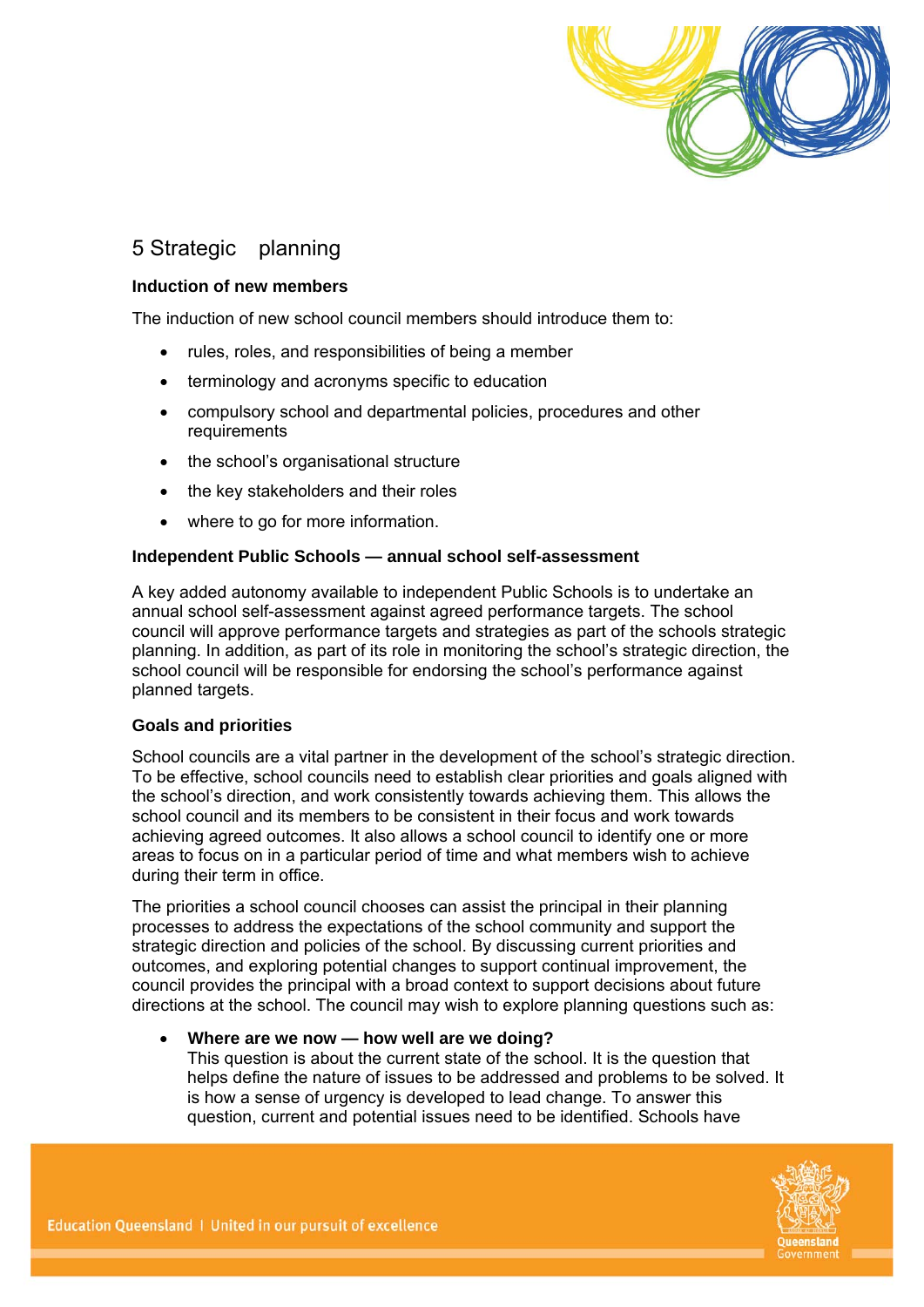

access to a range of data about performance that can be used to inform this analysis including student academic performance, attendance, behaviour management and responses to school consultation activities such as surveys and forums. School councils may also consider information about finance, current resources and assets.

#### **What do we want to achieve — where do we want to be**

This question drives the development of a future vision for the school. This question can help articulate both the destination to arrive at, and the benefits the school community is seeking from realising the vision. In Independent Public Schools this includes the approval and monitoring of performance against an annual school self-assessment. The School Planning, Reviewing and Reporting Framework outlines the fundamental requirements of implementing state and national reforms.

The school council may also wish to explore implementation and evaluation questions such as:

#### **How will we get there?**

This is where strategies and interventions are considered, including changes (new ways of doing things) and assets (things to develop or acquire). In any organisation's strategic planning, there is a temptation for members to attempt this question first — promoting one or other particular solution — but to ensure the planning is both evidence-based and strategic, it is important to address the first two planning questions before determining strategies and interventions.

#### **What will success look like and how will we know?**

How will members know the school council has achieved the vision and realised its benefits? This question allows the development of qualitative and quantitative performance indicators used to evaluate progress, and mechanisms to evaluate progress.

#### **When does this need to happen?**

Good strategic planning includes timeframes such as destinations and progress points which can be used within the school governance model to make decisions about ongoing planning directions.

Questions such as these help elicit conversations with council members and the community, and ensure goal-setting is based on a group agreement about priorities. They promote evidence-based planning informed by the full range of perspectives that council members bring. They help principals to help councils reach a clear and agreed model of issues to be solved and the opportunities to be seized. Most importantly they can help avoid the organisational pitfall — of choosing solutions and interventions before full consideration of all issues.

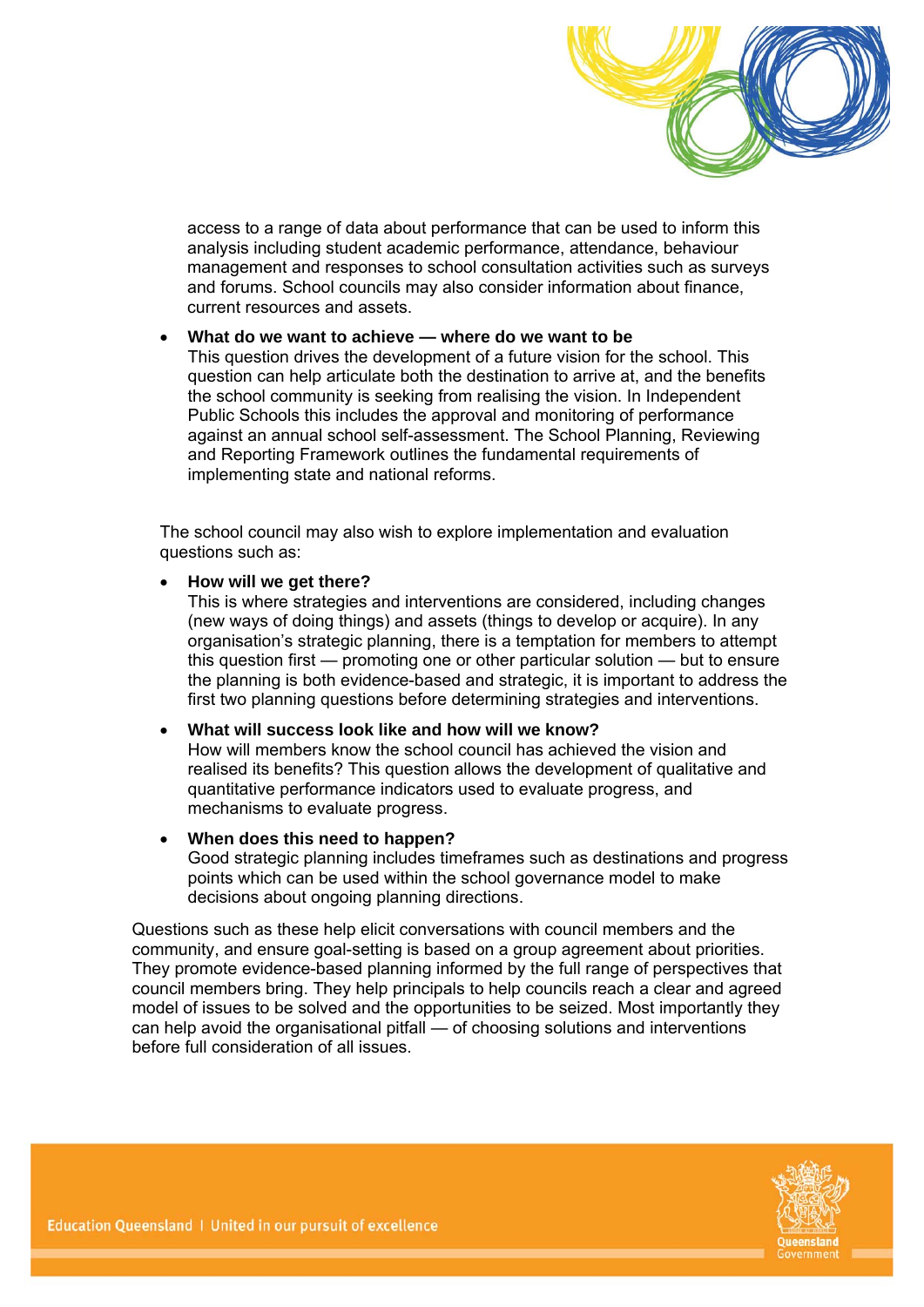

#### **Strategic planning — a process:**

The school's four-year strategic plan and annual implementation plan will have the same elements as currently required under the School Planning, Reviewing and [Reporting Framework 2012–2015](http://education.qld.gov.au/strategic/accountability/pdf/sprr-framework.pdf). All school plans must be approved by the school council. The school council also takes on a monitoring role of the plans and direction, providing high-level strategic advice to the principal.

(For more information see [2.7 Legislation, policy and accountability](#page-18-0))

One possible approach is:

- developing a vision based on gathered information about the school and the agreed goals and priorities
- determining the strategies to achieve the vision
- defining procedures to monitor progress
- defining measures to evaluate progress
- using evaluation data to review priorities and goals.

Your information sources can include existing policies and procedures, as well as reports and data related to finance, performance and capacity.

It is also important that you establish procedures for monitoring your progress and use the information from these evaluation activities to review your priorities and goals.

#### **Increased flexibility for Independent Public Schools**

School councils in Independent Public Schools provide strategic advice taking into account the increased flexibility and autonomy available to their schools. While operational matters are outside the scope of school councils, strategic planning should consider that the following flexibilities are available to principals of Independent Public Schools:

- a direct line of communication with the Director-General and other senior executives who help prioritise innovation by paving a smooth path through departmental processes
- the freedom to directly recruit staff and to build a team that is fit-for-purpose to drive innovation
- more autonomy to manage and utilise infrastructure, financial resources and human resources
- opportunities to work in new ways with local businesses, industry and other community organisations
- an option to pursue creative models of sponsorship, industry partnerships and infrastructure partnerships

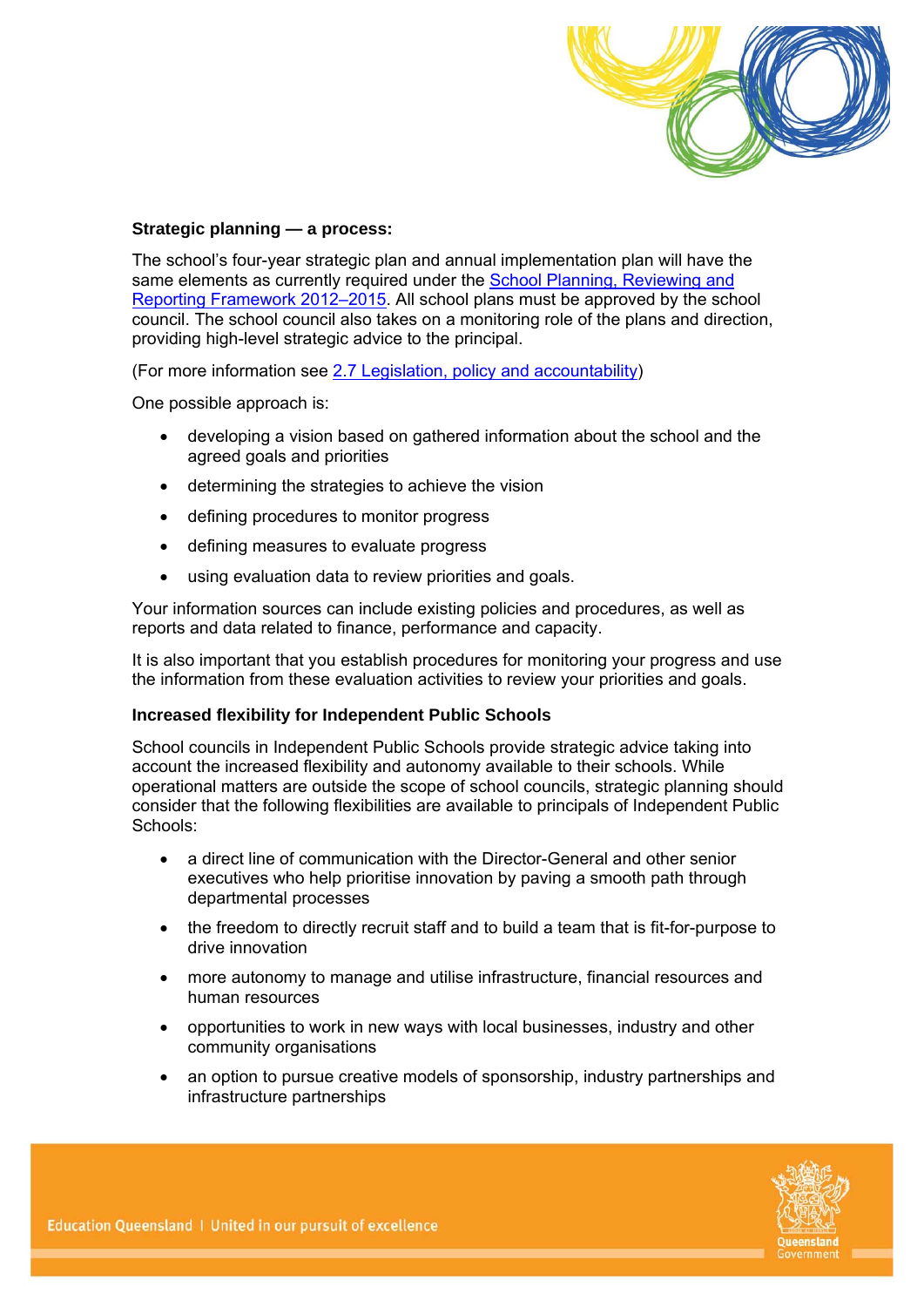

- increased flexibility to shape curriculum offerings that suit the needs of their students e.g. International Baccalaureate programs, extracurricular programs, gateway programs and centres of excellence
- freedom to shape and deliver innovative educational practices that maximise outcomes for students.

#### **Further resources:**

- Ontario Ministry of Education School Councils ([http://www.edu.gov.on.ca/eng/general/elemsec/council/\)](http://www.edu.gov.on.ca/eng/general/elemsec/council/)
- School Councils: A Guide for Members (pp 6.2–6.4) ([http://www.edu.gov.on.ca/eng/general/elemsec/council/council02.pdf\)](http://www.edu.gov.on.ca/eng/general/elemsec/council/council02.pdf)
- John Kotter's 8 step model for leading bold change ([http://www.mindtools.com/pages/article/newPPM\\_82.htm](http://www.mindtools.com/pages/article/newPPM_82.htm))
- Victoria DTF's Investment Logic Mapping ([http://www.dtf.vic.gov.au/CA25713E0002EF43/pages/investment](http://www.dtf.vic.gov.au/CA25713E0002EF43/pages/investment-management-theory-behind-the-ims-investment-logic-map)[management-theory-behind-the-ims-investment-logic-map](http://www.dtf.vic.gov.au/CA25713E0002EF43/pages/investment-management-theory-behind-the-ims-investment-logic-map))
- SMART Goal Setting ([http://www.goal-setting-guide.com/goal-setting-tutorials/smart-goal-setting\)](http://www.goal-setting-guide.com/goal-setting-tutorials/smart-goal-setting)

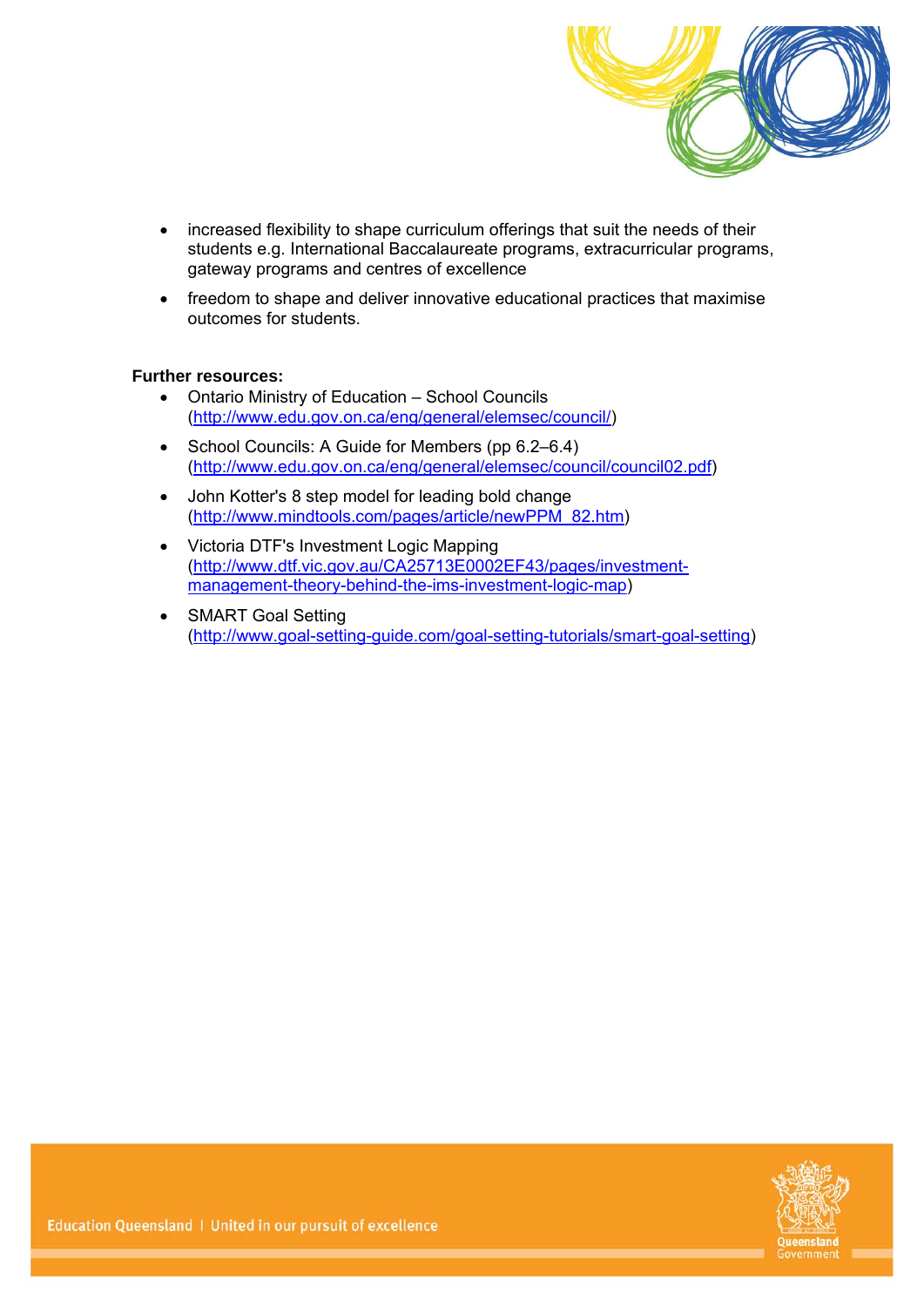

### 6 Effective school council operation — partnership, co-operation and dispute resolution

Effective school council operation depends on strategic partnerships, co-operation and the ability to resolve disputes effectively.<sup>[1](#page-13-0)</sup>

To achieve this it is important that a climate of mutual trust and respect is developed and nurtured within the school council. The principal, school council Chairperson and P&C President are in a unique position to lead the development of this climate and need to work together to achieve it.

Effective school councils also build and maintain the trust and respect of their community. This is essential to enable the school council to engage the school community and communicate effectively with community members and external stakeholders.

Well respected and trusted school councils can lead dialogue with the school community about educational issues and the school's strategic direction. They can fairly represent the views of the school community as they approve strategic plans and reviews and endorse school budgets and staffing plans. They can act as an advocate for the school community ensuring decisions align with the needs and values of the community. They can also influence and lead the community's views and understanding of the school's strategic direction.

This is why it is important that all members of the school council act with integrity and maintain the highest ethical standards possible. Trust and respect are hard won and easily lost.

School councils may also benefit from team building strategies. Team building may be challenging as school councils do not meet often, time is always limited and decisions need to be made in a timely fashion.

A simple process for school councils to follow is articulated through the five Cs of [effective team building strategies](http://www.smartentrepreneur.net/team-building-strategies.html). They give members a sense of belonging and help focus them on working co-operatively towards school council goals. They are:

 **Clear expectations** — set expectations out in the model constitution and in the roles of each school council member. They should be made clear during induction processes. Furthermore, members need to know the scope of influence of school councils — what they can and cannot do (see table 2.1 above). In this way, everyone knows their roles and the roles of others in the

<span id="page-13-0"></span><sup>&</sup>lt;sup>1</sup> Department of Education and Training, Western Australia Independent Public Schools; Roles, responsibilities and operations of an effective school board, slides 33–37, [http://www.det.wa.edu.au/redirect/?oid=com.arsdigita.cms.contenttypes.FileStorageItem-id-](http://www.det.wa.edu.au/redirect/?oid=com.arsdigita.cms.contenttypes.FileStorageItem-id-12902168&stream_asset=true)[12902168&stream\\_asset=true](http://www.det.wa.edu.au/redirect/?oid=com.arsdigita.cms.contenttypes.FileStorageItem-id-12902168&stream_asset=true), last accessed 30 October 2012



-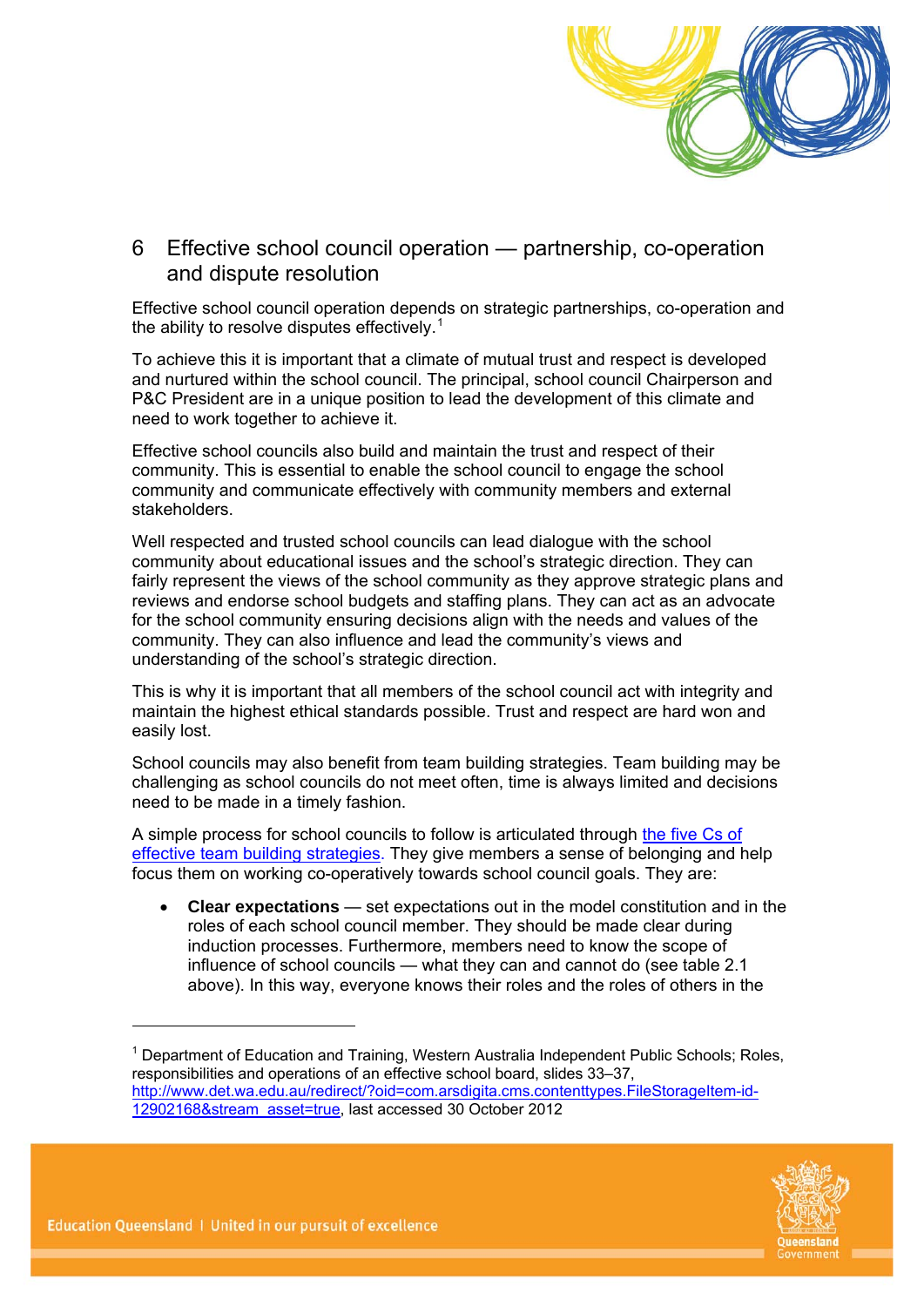

school council and everyone clearly understands what they are expected to do and how they fit in the team.

- **Channels of communication** these are essential to the success of the school council. As discussed, school councils need to communicate and consult with the school community, local community, and partners. Communications within the school council need to be professional, courteous, clear, efficient and on-topic.
- **Conflict resolution** this is invariably necessary because there will be times when members will have differences of opinion, feel overwhelmed or stressed and not be able to resolve their issues without a mechanism or support for resolving problems. (See below for more ideas on Conflict Resolution and problem solving).
- **Consequences** these allow members to feel responsible and accountable for team achievements, and be aware their contribution is an essential part of the whole picture.
- **Celebrating achievements** as a team, this can be a simple affair of acknowledging the efforts and contributions of all.

#### **Conflict resolution and problem solving**

Conflict is a normal part of decision-making in a group context, however, it needs to be proactively and sensitively managed. It needs to be acknowledged that individuals and groups can hold different views. It helps if problems can be identified early, prioritised and resolved. All pertinent information needs to be gathered, and all relevant members need to be involved in generating possible solutions which are evaluated against organisational goals.

Conflict can be managed effectively $2$  if school councils:

- have a climate of trust and respect in place
- openly acknowledge the disagreement early
- focus on the nature of the problem rather than on the people involved
- listen actively to all views with the purpose of maximising understanding
- encourage the use of productive and non-emotive language
- identify zones of potential agreement
- approach complex problems in stages or parts
- seek agreement on processes going forward



<span id="page-14-0"></span> $\frac{1}{2}$  Ibid, slides 40–41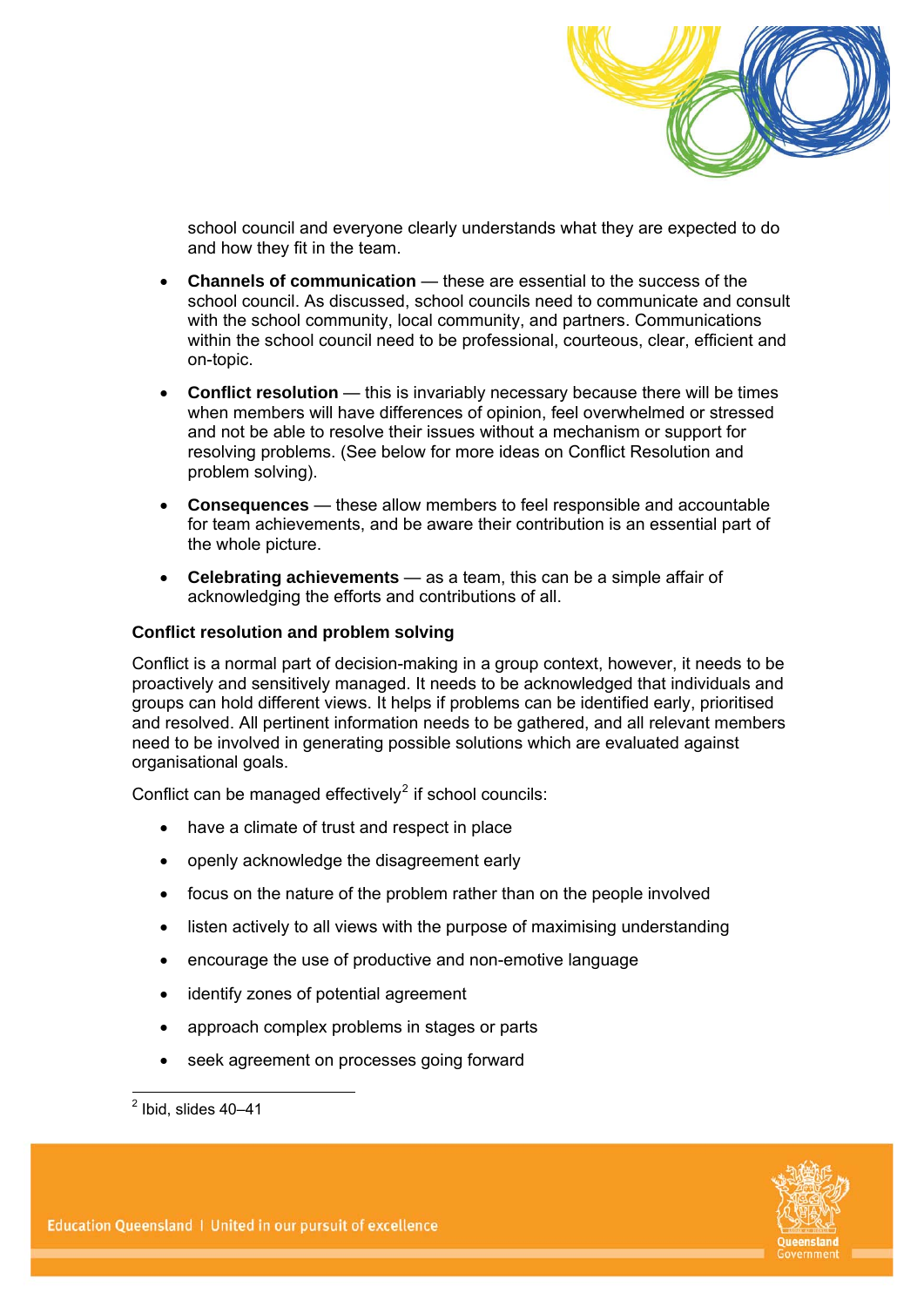

maintain the welfare of students as the highest priority.

The school council needs to seek a consensus, make decisions based on best available information, and progress its activities.

The model constitution sets out a simple mechanism for dispute resolution:

*12.1 The school council must endeavour to work together, with their community and with their school, in an open and collaborative manner.* 

*12.2 If a dispute arises, the chairperson should lead a process acting as a facilitator to resolve the dispute through mediation.* 

*12.3 If the chairperson is involved in the dispute, the principal should lead dispute resolution process.* 

*12.4 If both the principal and the chairperson are involved in the dispute, a written request for mediation should be submitted to the principal's supervisor.* 

School council members should be mindful that their purpose is to work co-operatively to influence the strategic direction of the school to improve student outcomes.

#### **Fifteen signs of an effectively functioning school council:**

- meetings are interesting and run to the scheduled time
- members are clear about their responsibilities
- members are aware of the importance of their role in contributing to the school council vision/goals/performance
- the council has a positive and productive relationship with school personnel
- members support and respect each other's knowledge of, and endeavour to be aware of, current education developments and issues
- members work together to achieve the school council vision/goals and are supported in exercising conflict management skills
- the council has strong leadership which considers and values the views of all members
- the council has low turnover in members
- the council is vibrant ideas are incubated, generated and developed into strategies which inform the school council vision/goals
- members take an active interest in council functions
- the council is equipped to handle change or crisis in a professional and efficient manner
- members are knowledgeable about their roles and how they relate to the school council vision/goals, and supported to meet gaps in their knowledge

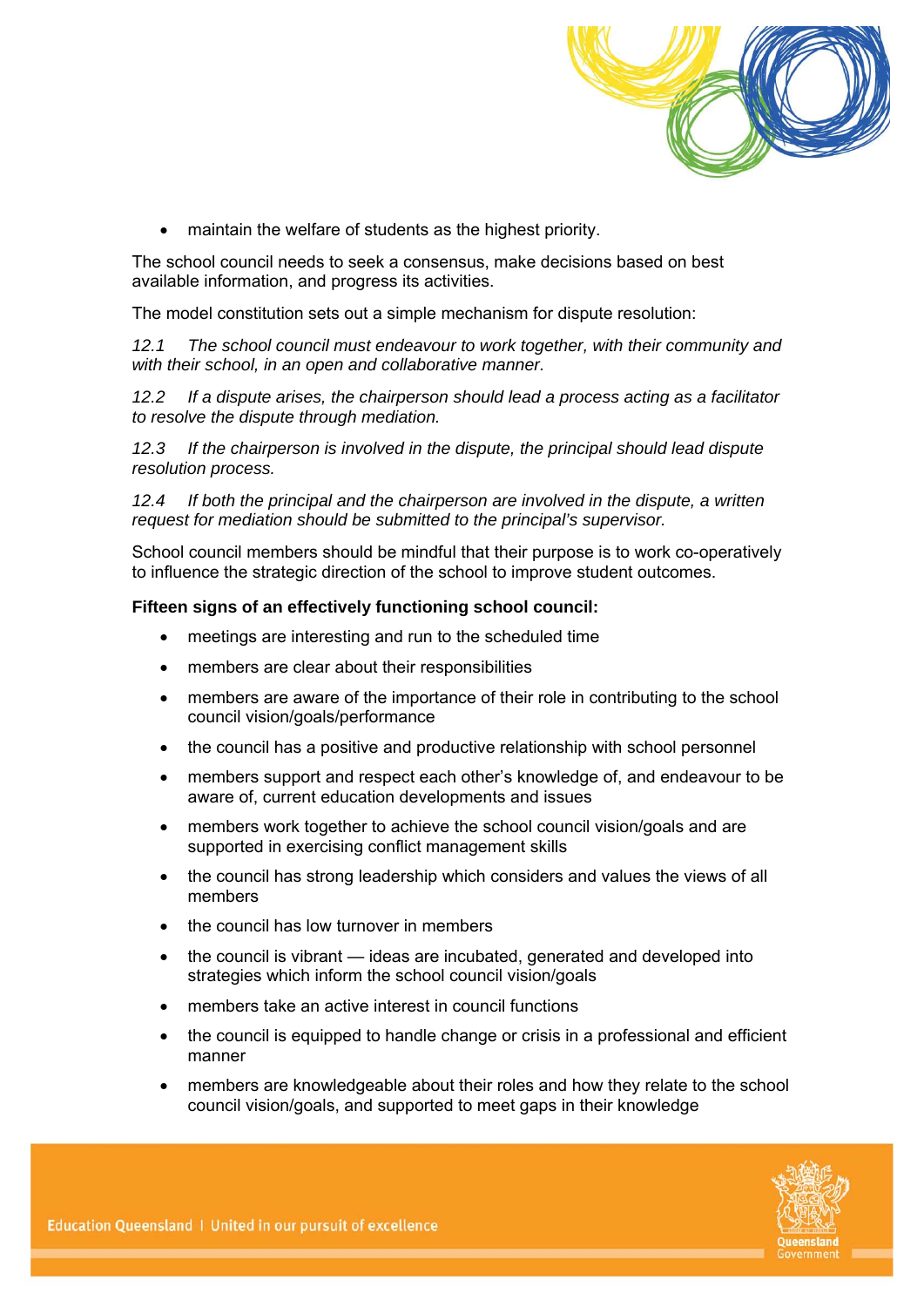

- the council is well respected in the community
- the community is aware of the purpose and functions of the school council
- clear channels of communication are established between council members, school staff and stakeholders.

#### **Effective meeting procedures**

Effective school councils enjoy effective and efficiently run meetings where purposes are clear, discussions are relevant and progress is transparent and apparent. To achieve this, it is important that<sup>[3](#page-16-0)</sup>:

- The secretary administers the meeting processes effectively including circulating agenda and papers well in advance, and minutes promptly after meetings.
- The chairperson maintains a well organised agenda and an effective meeting pace, balancing the need to give members time to consider important issues with the need to keep discussions relevant and on topic.
- The school council has well defined and consistent processes for decision making.
- The school council periodically reviews its meeting procedures to ensure efficiency and effectiveness.

#### **Use communication media and technology effectively**

Effective school councils select and use a range of media for communication, collaboration and management of their business. They consider their audience, purpose and requirements and blend face-to-face communication with appropriate online and digital media and spaces. This can include<sup>[4](#page-16-1)</sup>:

- email for distributing and circulating procedural documents such as agendas, minutes, reports and papers
- school website (publicly visible) for keeping members of the general school community — or the world — informed about the work of the school council
- school website or intranet (password protected) for sharing information with staff, students, parents and officially recognised partners
- social media for engaging individuals and groups in school council activities (e.g. surveys, consultations)

<span id="page-16-1"></span><span id="page-16-0"></span> $<sup>4</sup>$  Ibid, slide 50</sup>



 $\frac{1}{3}$ lbid, slide 48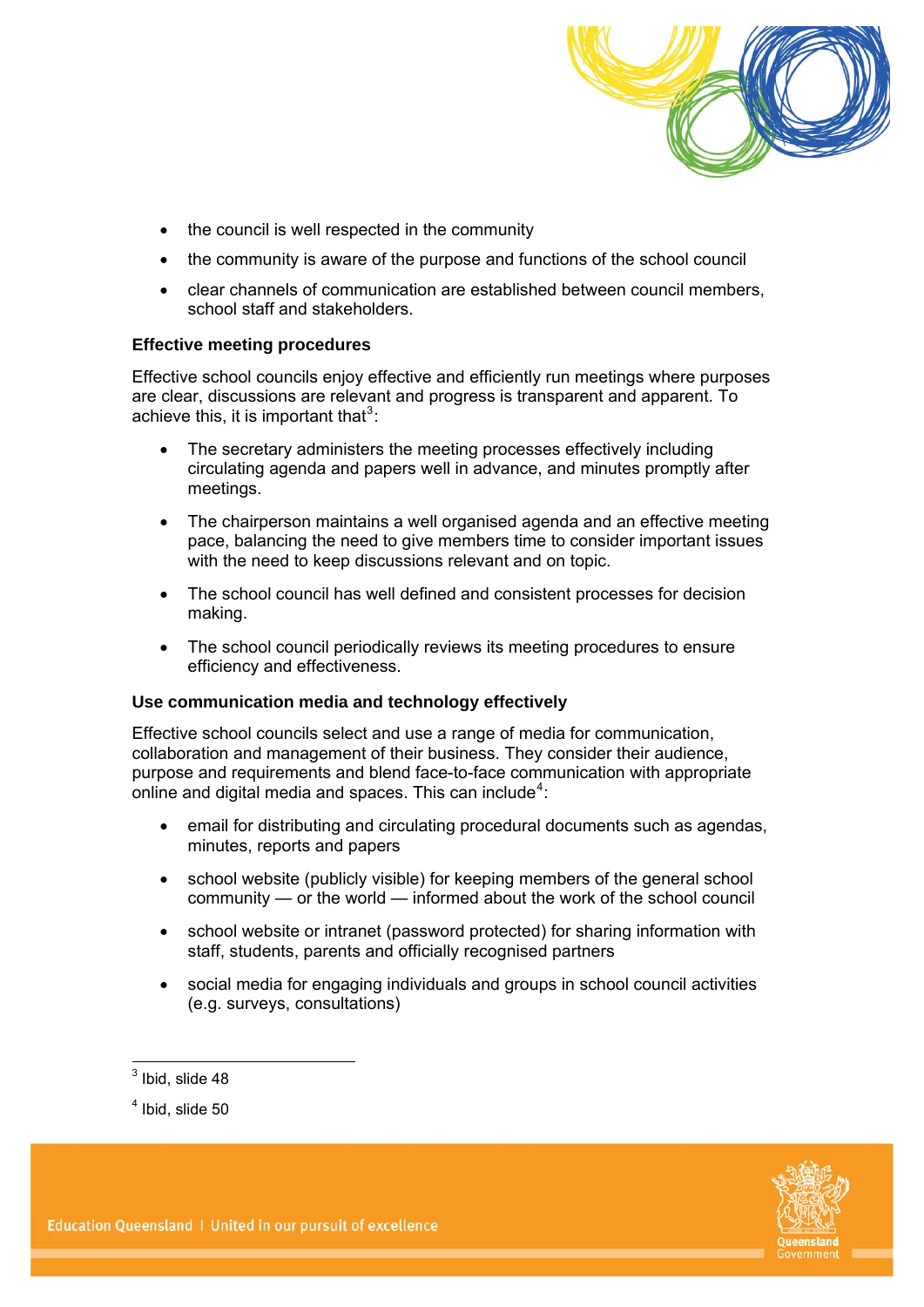

- closed collaboration space (e.g. virtual classroom, edStudio, section of school intranet) for school council members to store, share and work on key documents and other resources
- SMS or other mobile media for reminders and alerts
- Tele/web conferencing to facilitate meetings and discussions for members, guests or stakeholders unable to attend in person.

#### **More information**

- Wilson, C (2010) [Bruce Tuckman's Forming, Storming, Norming & Performing](http://www.performancecoachtraining.com/resources/docs/pdfs2/BruceTuckman_Team_Development_Model.pdf)  [Team Development Model](http://www.performancecoachtraining.com/resources/docs/pdfs2/BruceTuckman_Team_Development_Model.pdf), Performance Coach Training, http://www.performancecoachtraining.com/resources/docs/pdfs2/BruceTuckma n Team Development Model.pdf, last accessed 26 June 2013.
- DET WA: Independent Public Schools: Roles, responsibilities and operations of an effective school board. [http://www.det.wa.edu.au/redirect/?oid=com.arsdigita.cms.contenttypes.FileStor](http://www.det.wa.edu.au/redirect/?oid=com.arsdigita.cms.contenttypes.FileStorageItem-id-12902168&stream_asset=true) [ageItem-id-12902168&stream\\_asset=true](http://www.det.wa.edu.au/redirect/?oid=com.arsdigita.cms.contenttypes.FileStorageItem-id-12902168&stream_asset=true)
- Team building strategies Remember the five Cs <http://www.smartentrepreneur.net/team-building-strategies.html>
- 12 Tips for team building How to build successful work teams [http://humanresources.about.com/od/involvementteams/a/twelve\\_tip\\_team.htm](http://humanresources.about.com/od/involvementteams/a/twelve_tip_team.htm)
- Ourcommunity.com.au Improve my group [http://www.ourcommunity.com.au/directories/directories\\_article.jsp?articleId=34](http://www.ourcommunity.com.au/directories/directories_article.jsp?articleId=3490) [90](http://www.ourcommunity.com.au/directories/directories_article.jsp?articleId=3490)

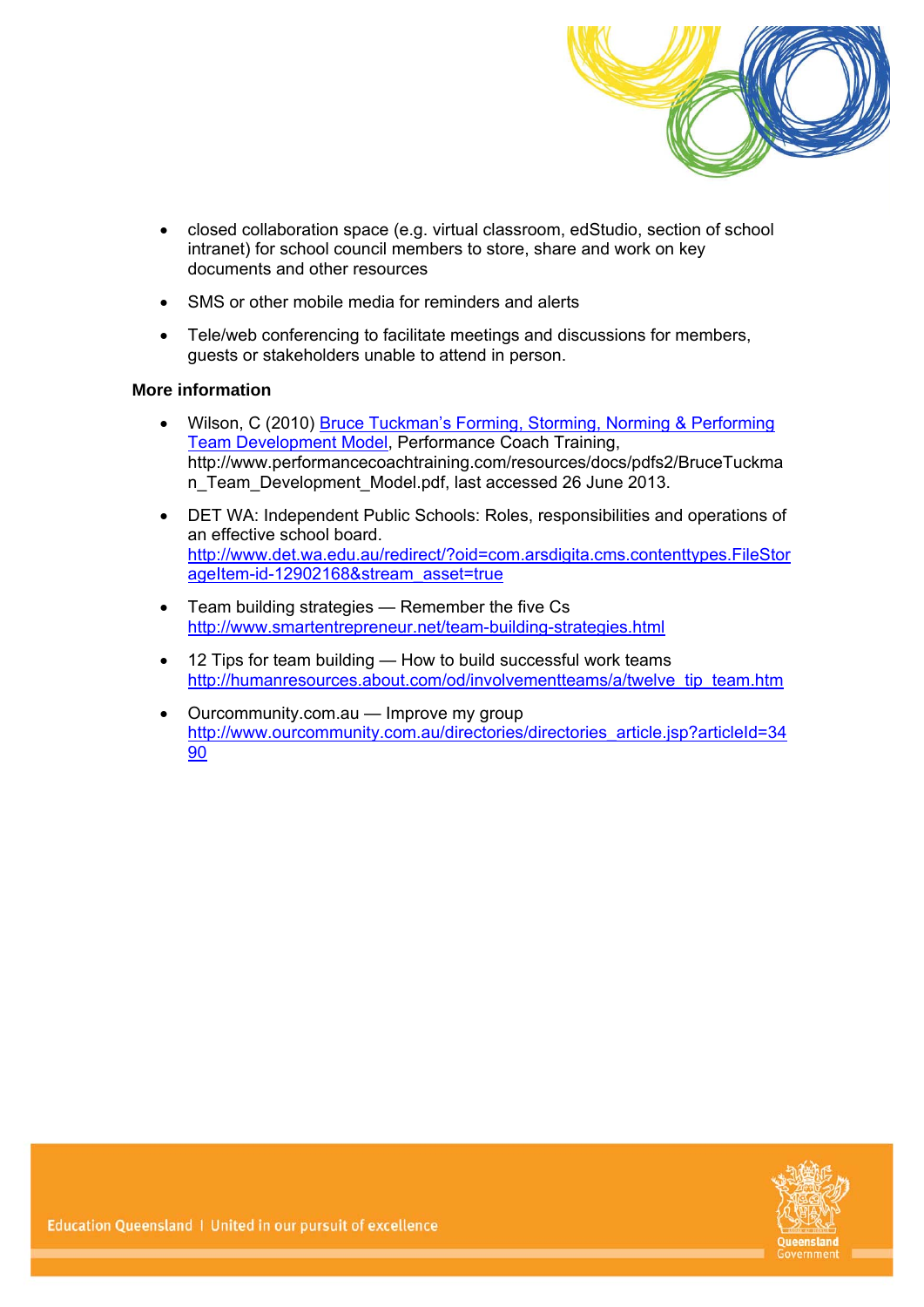

# 7 Legislation, policy and accountability

School councils are required to comply with all Commonwealth and State legislation, local government by-laws, industrial instruments, directives, delegations, whole-ofgovernment policies, and national agreements. Clause 20 of the model constitution explains the specific laws that apply to school councils.

In the case of *Independent Public Schools* there are some DETE procedures that IPS schools have the flexibility to adapt or replace with local procedures to meet local needs and enable innovation. More information about these is available in the Departmental procedures for Independent Public Schools, to be made available in OnePortal from the beginning of the 2013 school year.

#### **Policy and strategy**

As part of the strong Queensland public school system, *Independent Public Schools* will continue to participate in, and be committed to the major policies, strategies and priorities of the Department. It is important that school councils consider the contributions they can make to help their school meet these commitments.

#### <span id="page-18-0"></span>**School Planning, Reviewing and Reporting Framework**

All state schools follow the School Planning, Reviewing and Reporting (SPRR) Framework 2012–2015 and school councils can play an important role in providing advice about school planning and review and in engaging the school community to participate.

*Independent Public Schools* will be also be required to undertake planning, reviewing of plans and performance and reporting, and school councils will play an important part in that process.

The four-year strategic plan and annual implementation plan for *Independent Public Schools* will have the same elements as currently required under the School Planning, Reviewing and Reporting Framework 2012-2015, with all school plans being approved by the school council.

The General Retention and Disposal Schedule for Administrative Records applies to school council records which include, but are not limited to Minutes of school council meetings; and all records that come into existence in connection with a school council election, including all ballot papers. These requirements are outlined in clause 27 of the model constitution.

Further information can be found in the [Legislative and policy requirements fact sheet](https://oneportal.deta.qld.gov.au/EducationDelivery/IndependentPublicSchools/Documents/ips-legislation-policy-fact-sheet.pdf).

#### **Limitation of liability**

A school council member does not incur civil liability for an act done, or omission made, honestly and without negligence under the Education (General Provisions) Act 2006.

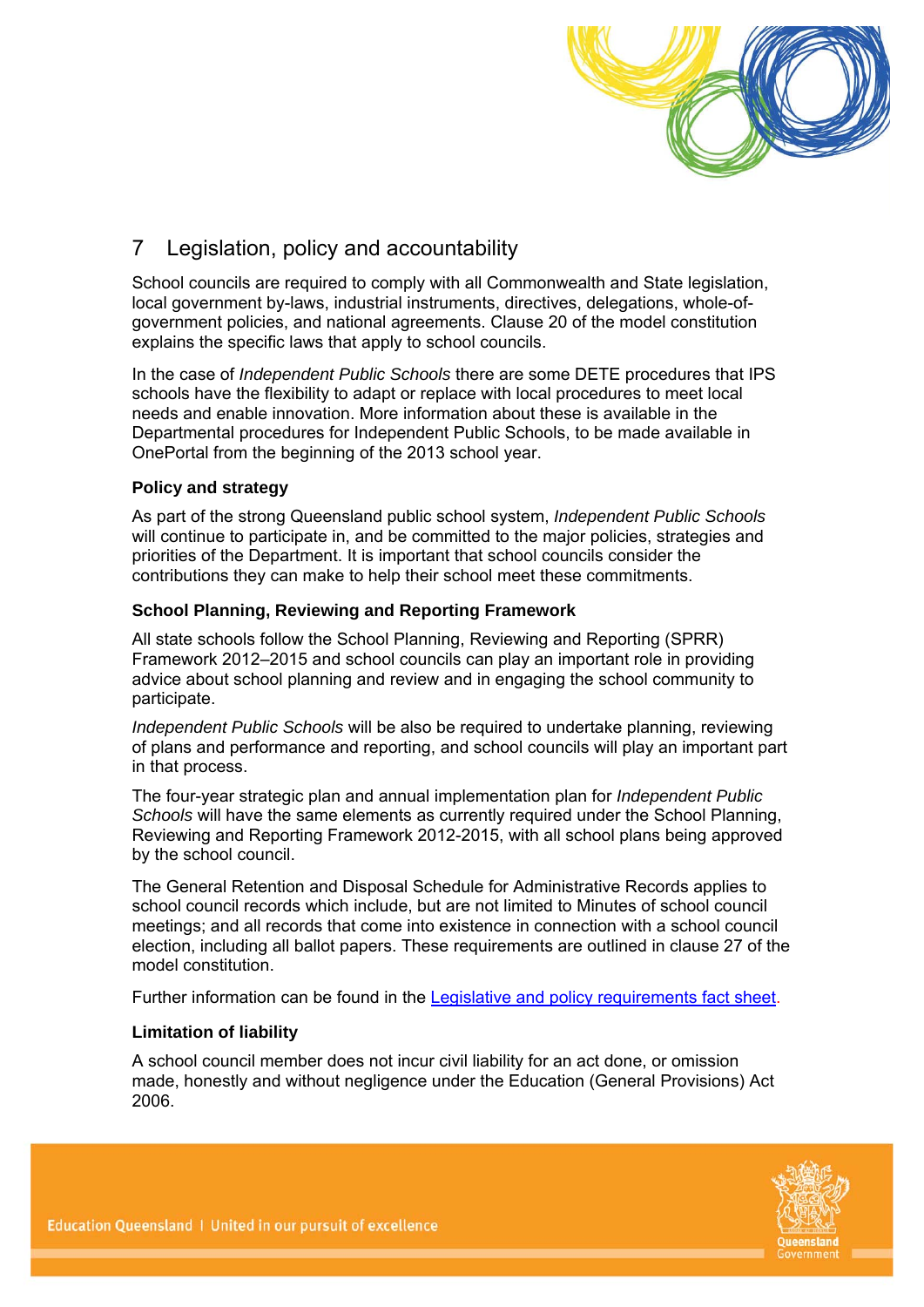

# 8 Leading innovation

A major benefit of having a school council is harnessing a range of knowledge, skills and talent with a local focus through members in the school council. This will drive the development of ideas into innovative solutions making best use of schools resources for the whole community.

Possible scenarios for innovative opportunities involving community/industry partnerships include:

- physical assets: for example, sharing or co-developing sporting facilities, commercial kitchen or gallery space
- school resources: for example, arrangements to trial or contribute to educational resources developed by not-for-profit or commercial organisations
- industry partnerships that prepare students for work in IT or vocational education industries and/or influence the provision of services to the schools sector. Examples of these types of arrangements include Queensland [Academies](http://www.qldacademies.eq.edu.au/), [DEEWR Youth Attainment and Transitions project](http://www.deewr.gov.au/Youth/YouthAttainmentandTransitions/Pages/SBCPB.aspx), [Partnership](http://transitions.youth.gov.au/sites/transitions/successstories/pages/partnershipbrokerssuccessstoriesrollup)  [Brokers Success Stories,](http://transitions.youth.gov.au/sites/transitions/successstories/pages/partnershipbrokerssuccessstoriesrollup) [Australian Children's Television Foundation Advisory](http://www.actf.com.au/education/partnerships/actf_schools)  [Schools](http://www.actf.com.au/education/partnerships/actf_schools), [Microsoft Partners in Learning Schools program](http://www.microsoft.com/india/casestudies/microsoft-office-2010-suites/varsity-college/tablet-pcs-and-student-portals-support-personalised-learning-at-varsity-college/4000010408) and [Education](http://www.esa.edu.au/)  [Services Australia](http://www.esa.edu.au/). It is envisioned that *Independent Public Schools*, with greater flexibility and autonomy, will be able to use these examples as springboards to achieving even greater innovation which will drive improvements in student outcomes.

#### **Finding the right partner**

Traditional models of philanthropy, particularly as straight gifts or donations, are often not adequate to support the complex relationships now required between schools and their communities.

School councils can engage in the following activities to attract the right partner and cultivate a productive partnership:

- Identify strategic needs within the school which could benefit from an external partnership by conducting a gap analysis, particularly focused on capabilities and resources that the school needs which a partner could provide.
- Prioritise the needs and address the most urgent ones first.
- Identify companies, local councils, not-for-profit groups or other possible partners to best match needs.
- Build allies and support by exploring zones of mutual agreement or interest.
- Do basic due diligence on the prospective partners before entering into discussions (for example, start with Google searches to ensure the company

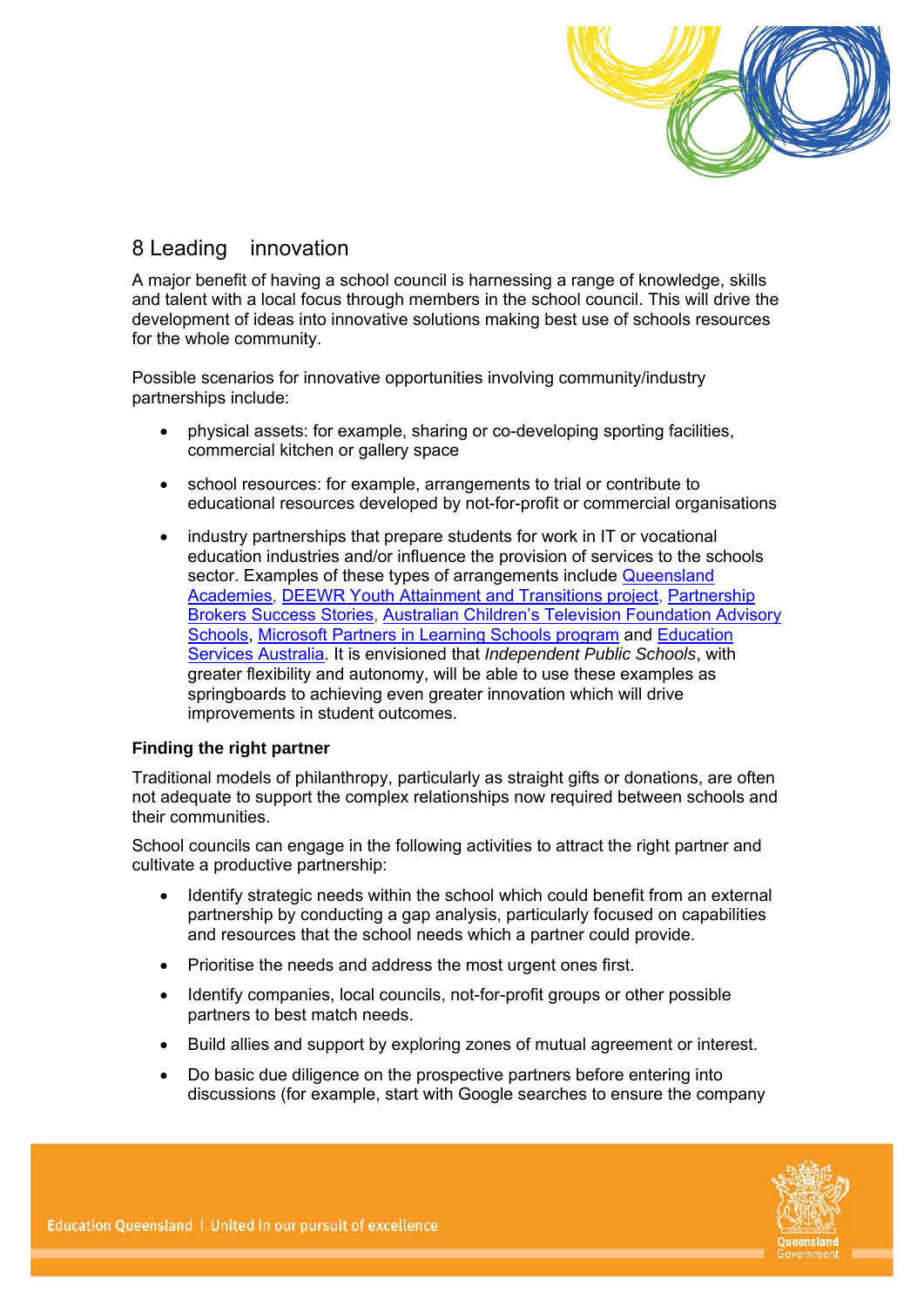

has not been embroiled in a public scandal which would then bring the partnership with the school into disrepute).

- Consider how to approach the prospective partner. For example, does a school council member have any association with a key decision maker in that organisation?
- $\bullet$  Promote the school in the community in a positive way (for example, newspapers, radio, television news, social media) as prospective partners will be more interested in partnering with a high-profile school or one which is seen to be doing something particularly well.
- Develop a plan of action with the partner with key dates for deliverables.
- Establish teams, processes and procedures in place, clearly identifying and implementing mandatory departmental requirements.
- For strategic planning and decision making, conduct a SWOT analysis, evaluating strengths, weaknesses/limitations, opportunities and threats of any potential projects or joint ventures/partnerships.
- Consider whether the proposed partner has experience in joint ventures/partnerships with schools or not-for-profit organisations.

#### **Incentivising partners**

School councils could create interest in the corporate sector by suggesting some of the benefits they might achieve, such as:

- a competitive edge through community leadership and participation or good corporate citizenship. Indirectly, this may raise brand awareness, offering companies the chance to grow loyalty with existing customers and attract new customers.
- the opportunity to attract future staff from the pool of school leavers
- increased morale (knowing that they are making a difference in the community) and broader or deeper experience and job satisfaction for partner employees (for example, secondment scenarios)
- promotion of positive consumer attitudes, community visibility and public profile.

#### **Targeted partnerships**

Before approaching possible partners, the school council should decide whether:

- the needs to be addressed relate to the whole school, or to a target group (e.g. indigenous, students with disability, geographically isolated, at risk/disengaged, gifted and talented)
- a possible partnership would focus on particular curriculum or co-curriculum areas (e.g. the arts, design, engineering, science, community service, leadership)

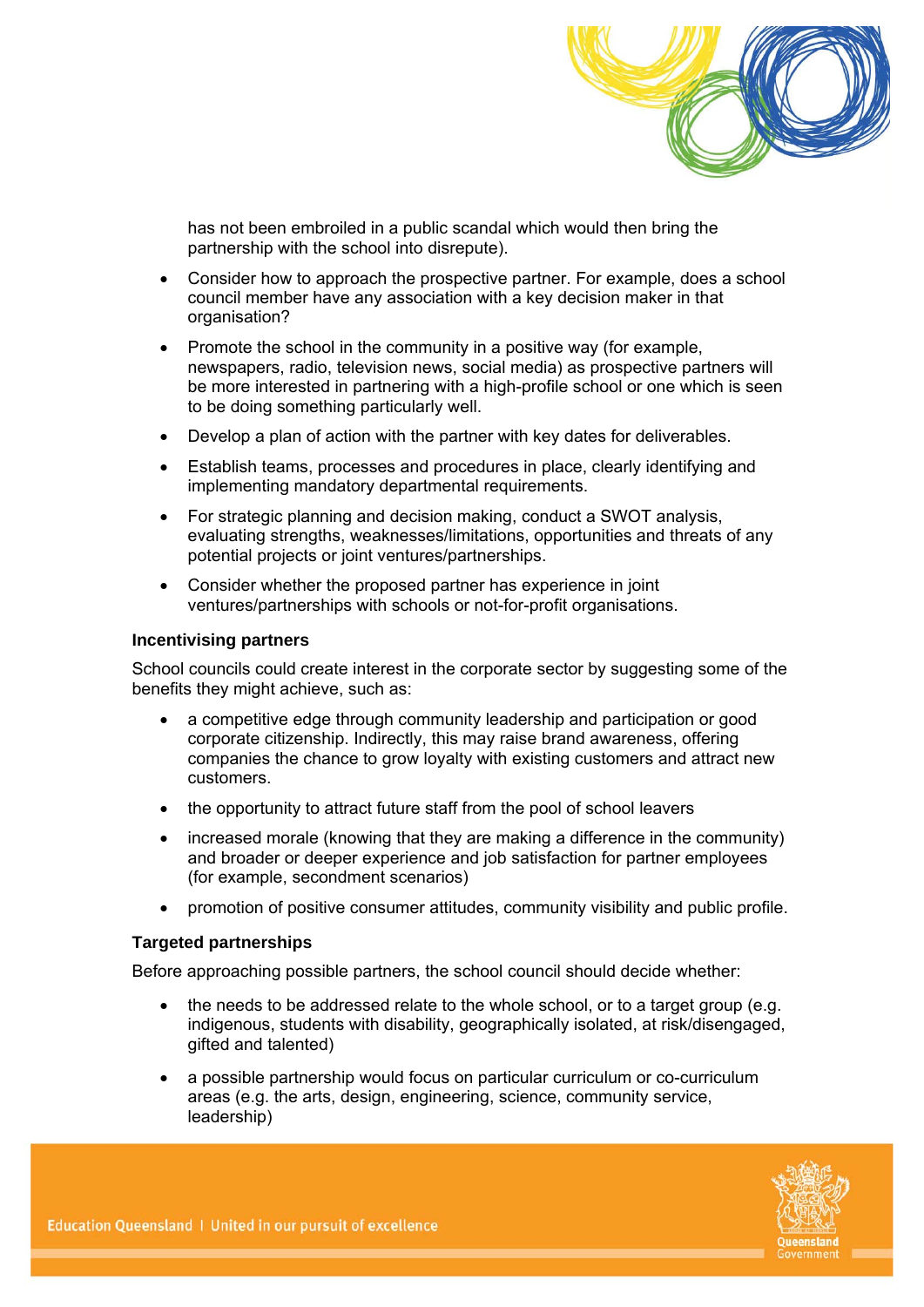

 possible partners or joint venturers should be contemplated from particular sectors (e.g. business, health organisations, not for profit organisations, community services).

#### **Managing partnerships**

In managing partnership relations, school councils should consider:

- planning:
	- o collaboratively develop an implementation plan
	- o establish realistic scope of the work to be done
	- o clarify roles and responsibilities
	- o establish clear guidelines for managing expectations
	- o identify and ensure mutual benefit
	- o identify goals and a schedule for regular review against performance.
- risk management:
	- o full risk assessment to identify risks and plan mitigation
	- o consider impacts on the school's operations, student outcomes or the partners' ability to contribute effectively
	- o undertake due diligence to determine the chance for financial exposure or legal liability for the State of Queensland
	- o monitor risk levels throughout the partnership.
- productive partner relationships
	- o understanding the background of each partner
	- o set realistic expectations as to what can be achieved
	- o respond to partners promptly, clearly and directly (oral and in written)
	- o maintain written notes of all dealings with partners
	- o keep all parties on task to ensure goals are met.
- communication and promotion:
	- o establish and maintain open, respectful and effective communication
	- o maintain engagement with partners and also key stakeholders (for example, parents, community, staff, chairperson, principal)
	- o engender mutual trust and respect between partners
	- o promote positivity and enthusiasm
	- o communicate early and often to prevent misunderstandings
	- o positively acknowledge the work of partners in the school community